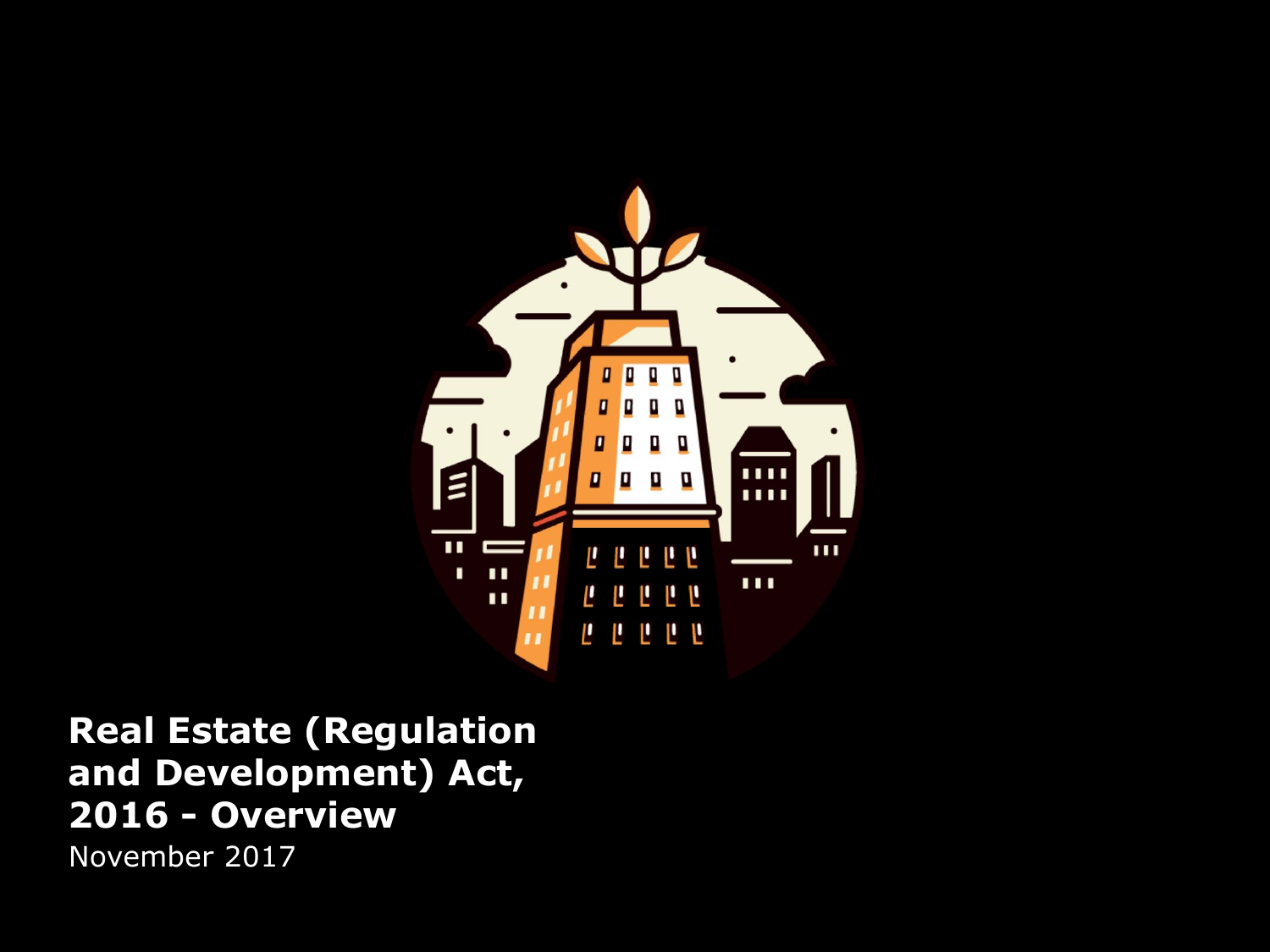#### **Contents**

- RERA Overview
- Promoter and Investors' perspective
- Ongoing Project and Monetary consideration
- Application Process
- Sales and marketing
- Penalty
- Practical aspects
- Scope for Chartered Accountants

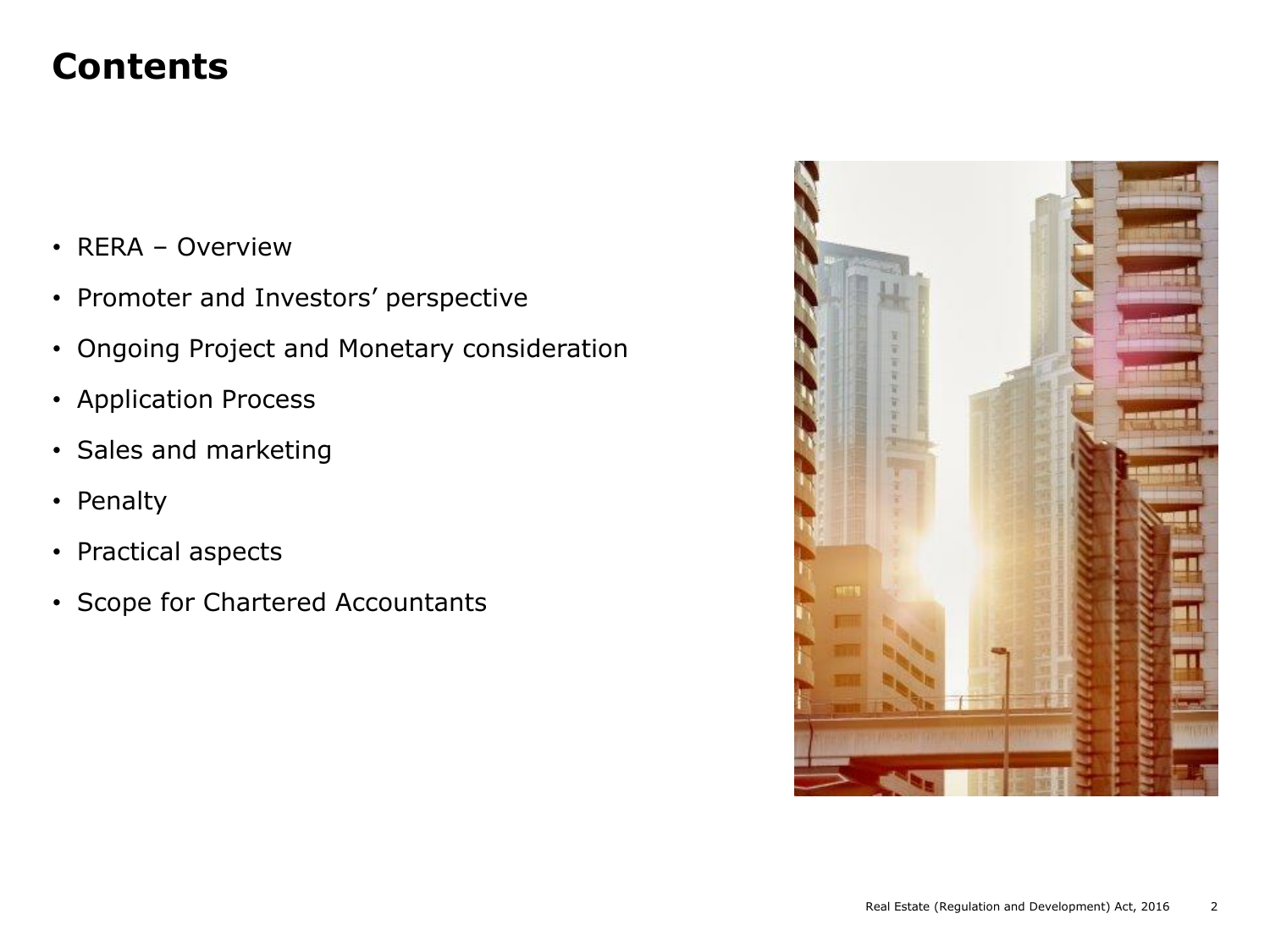# **RERA – Overview**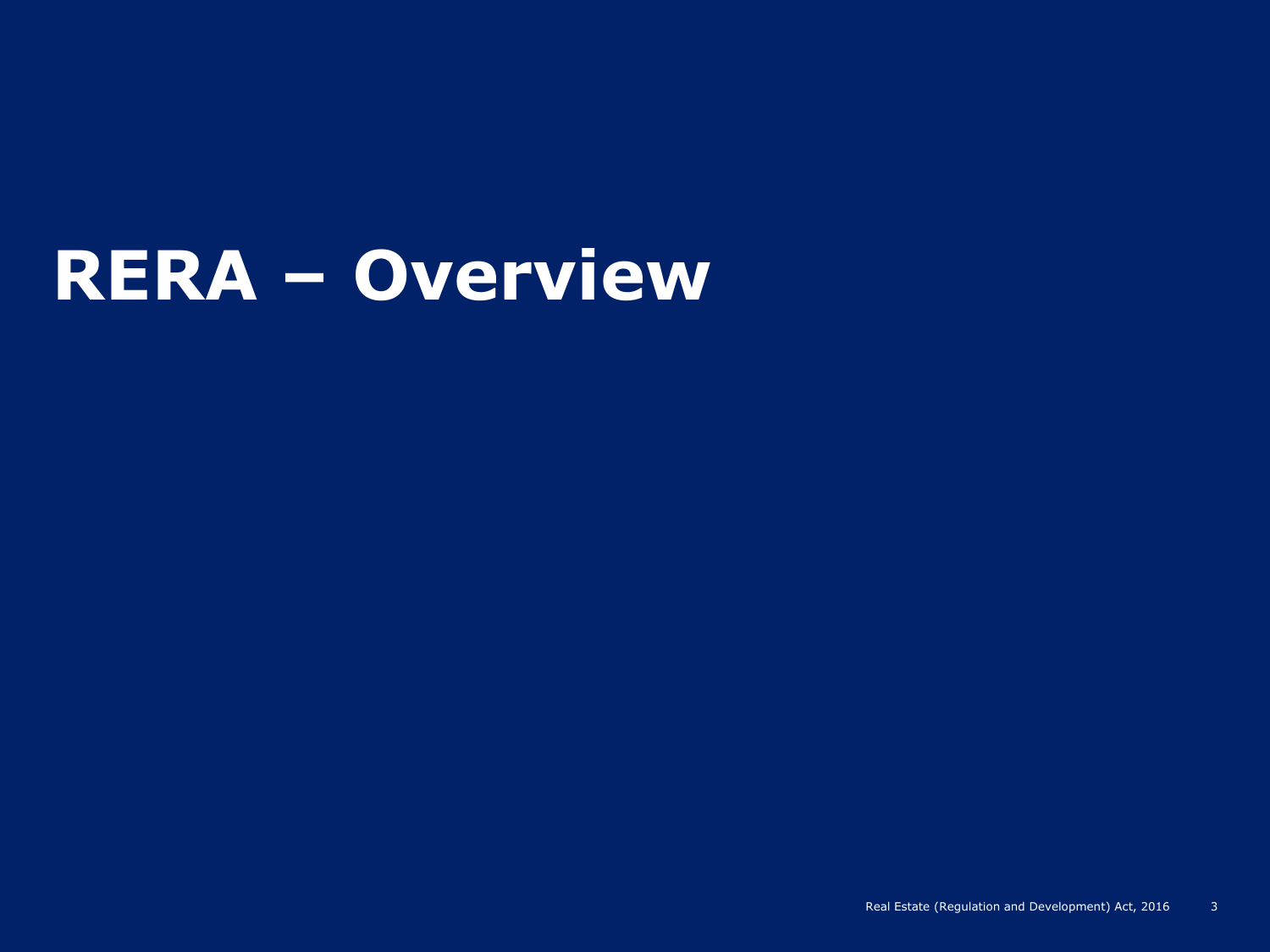#### **The Build up to the Real Estate Act**

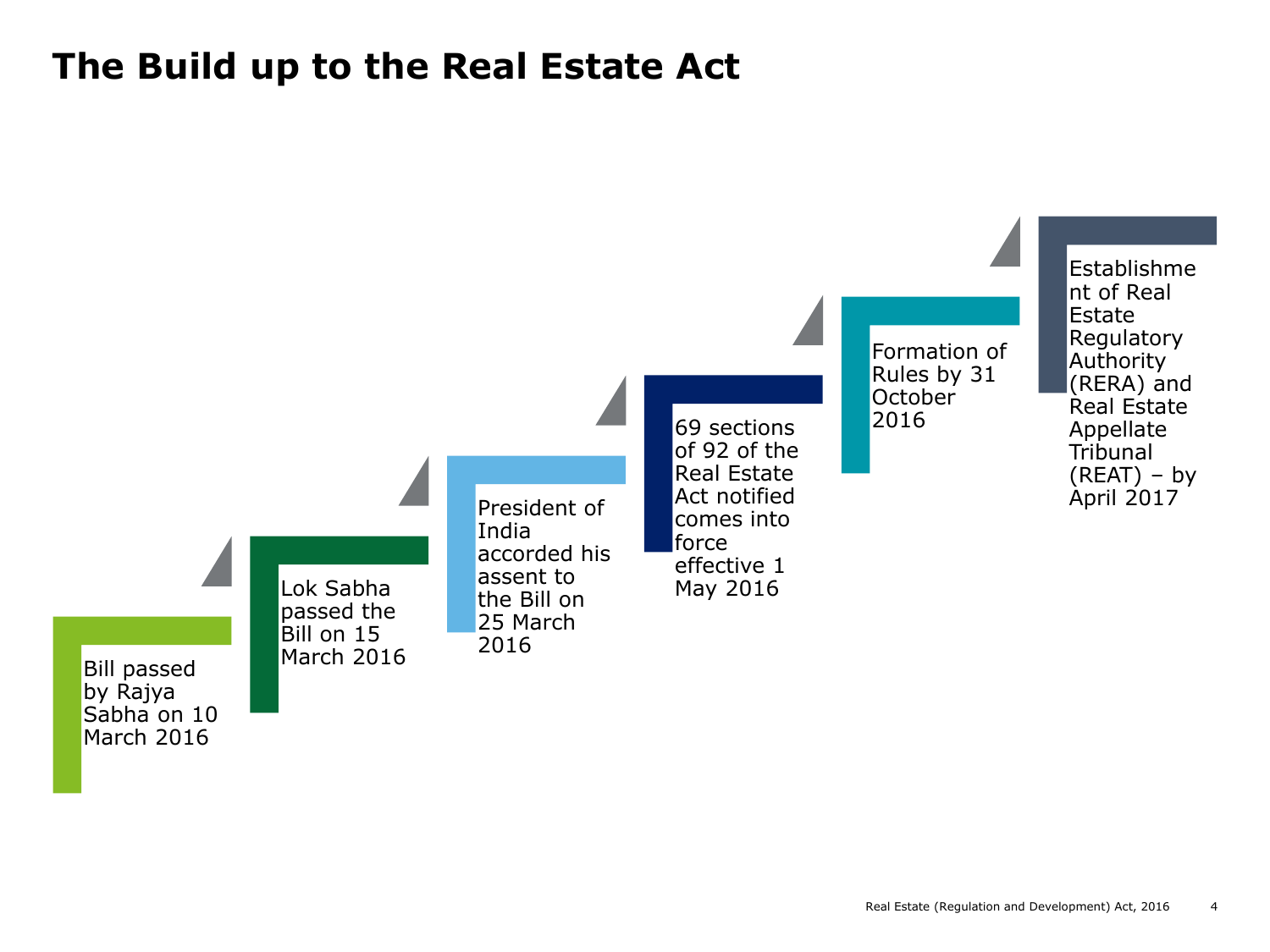#### **Fundamentals of the Act**



**Renovation or repair or redevelopment projects not involving Marketing, Advertising, Selling & New Allotment need not be registered** 

**70% of the amount realized to be deposited in separate bank account. To be utilized only to cover the cost of construction and land cost**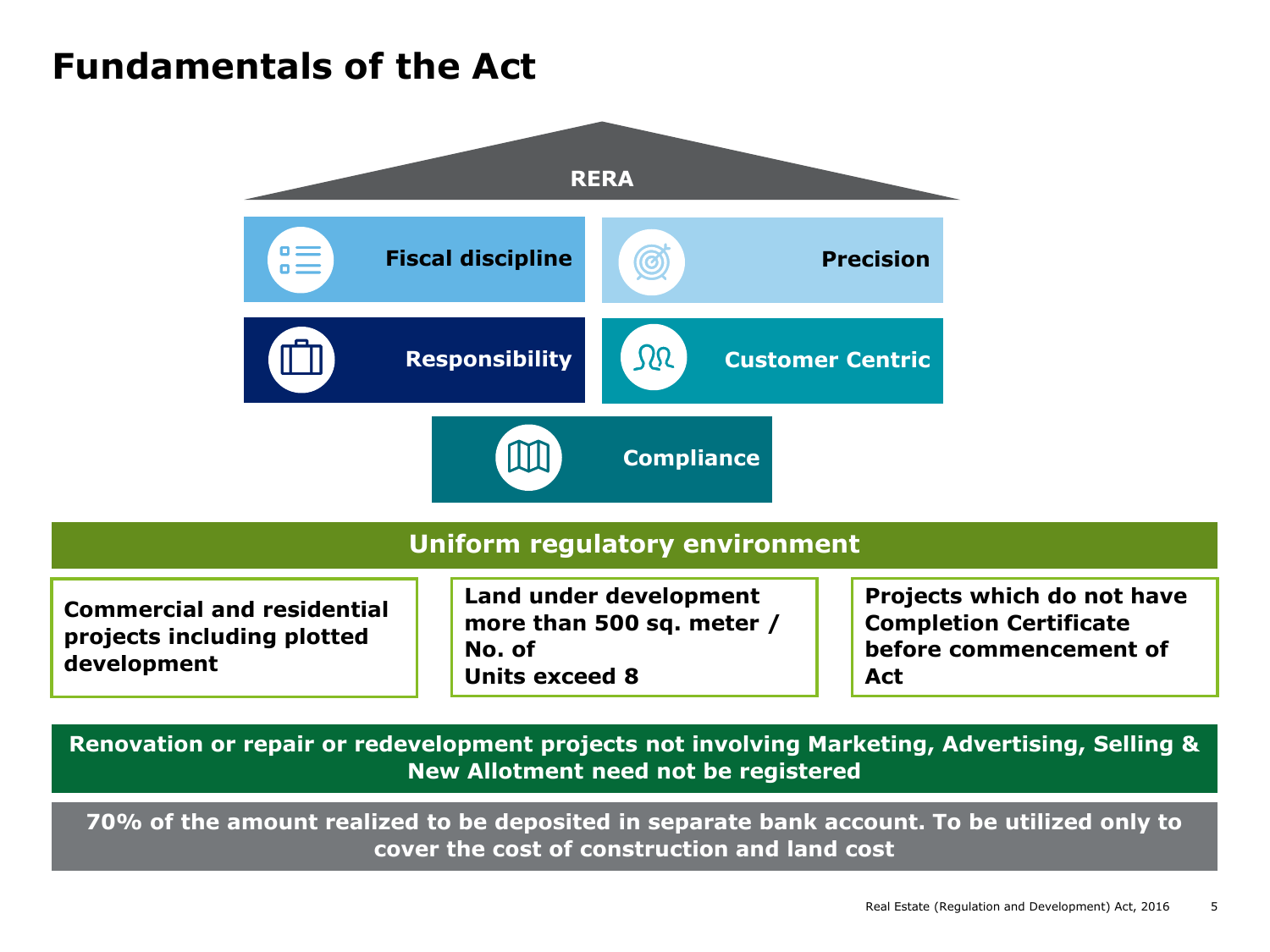### **Governing Bodies**

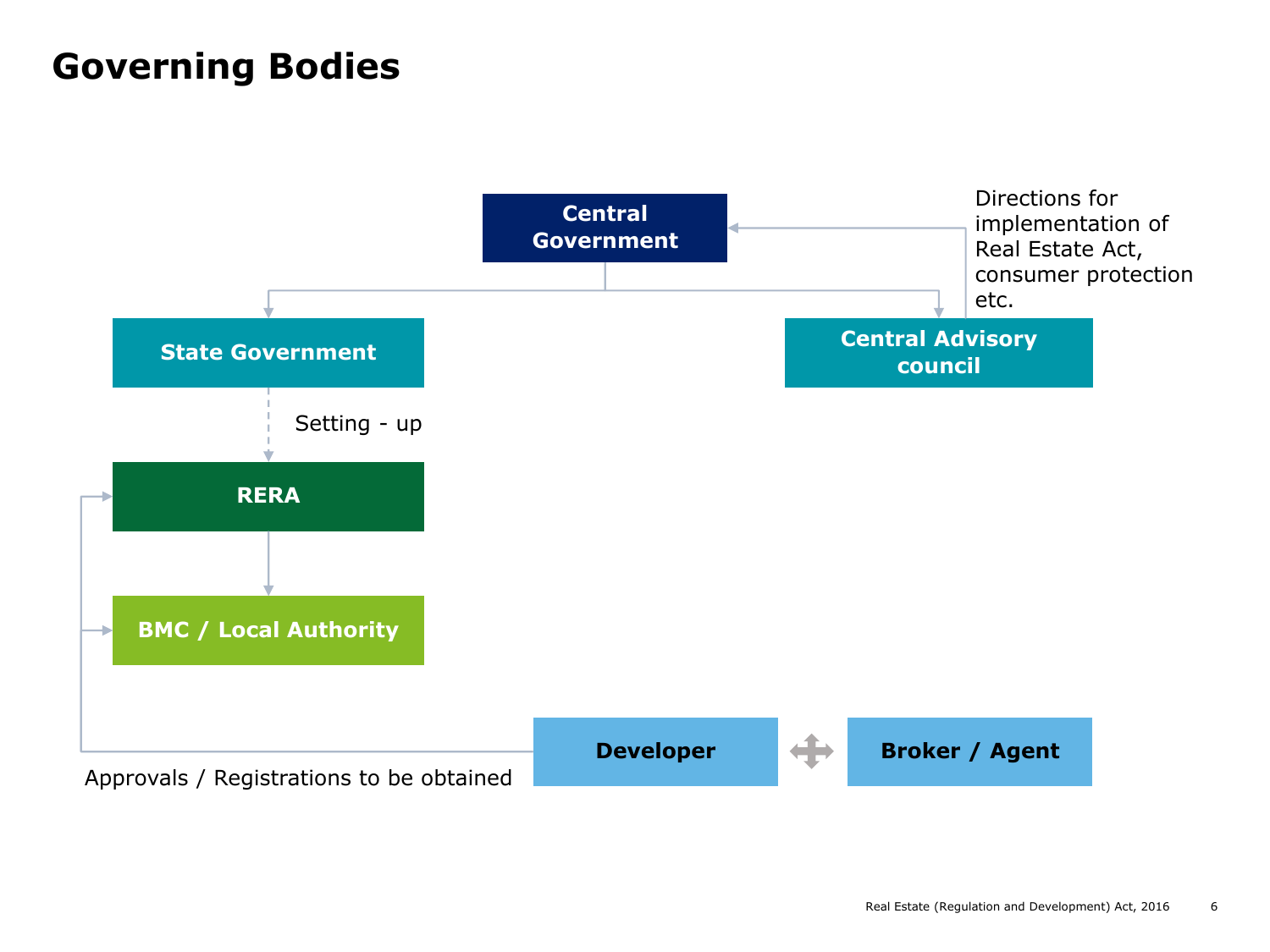# **Promoter and Investor perspective**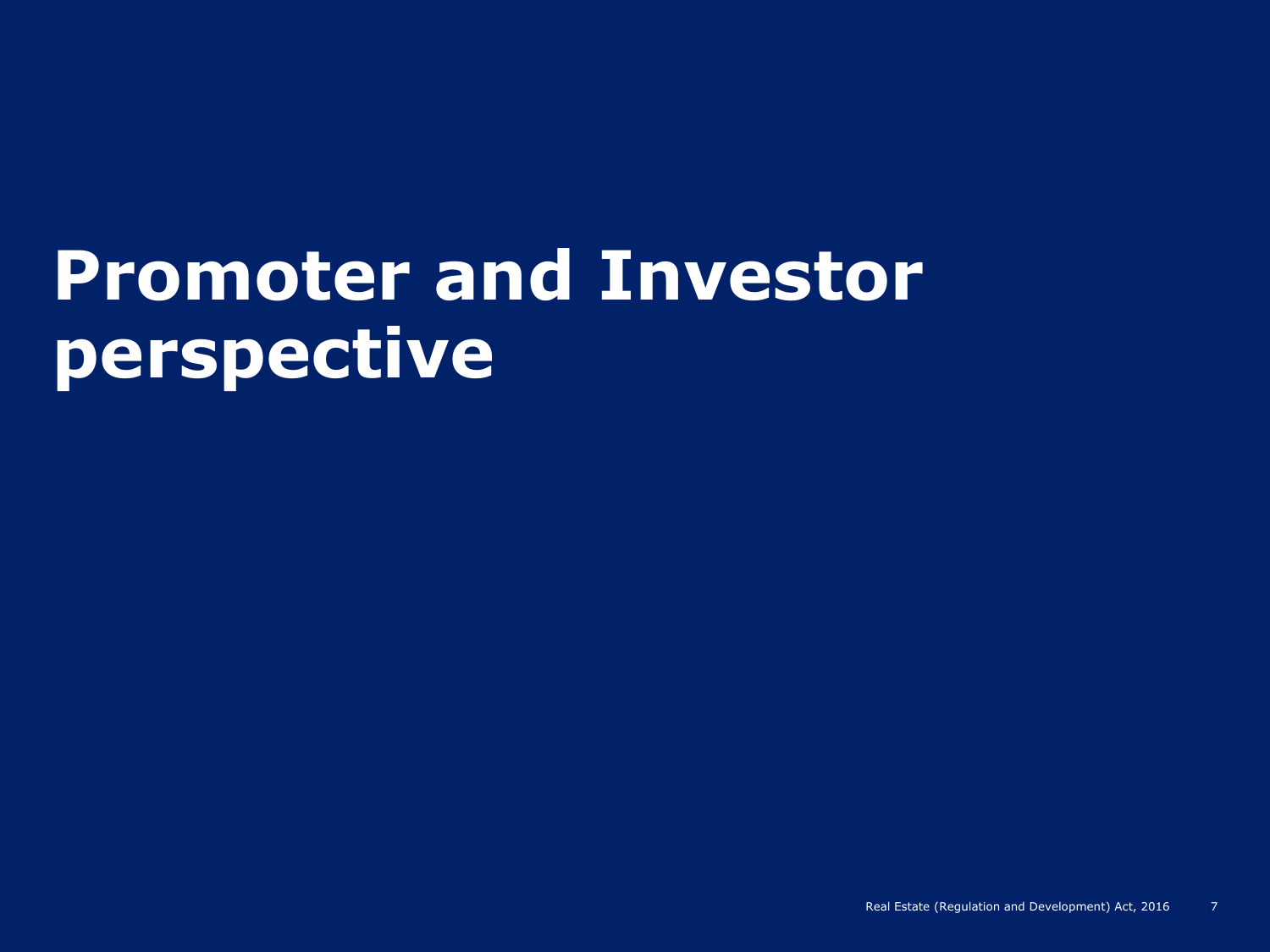### **Whom does it apply to – The Promoter**

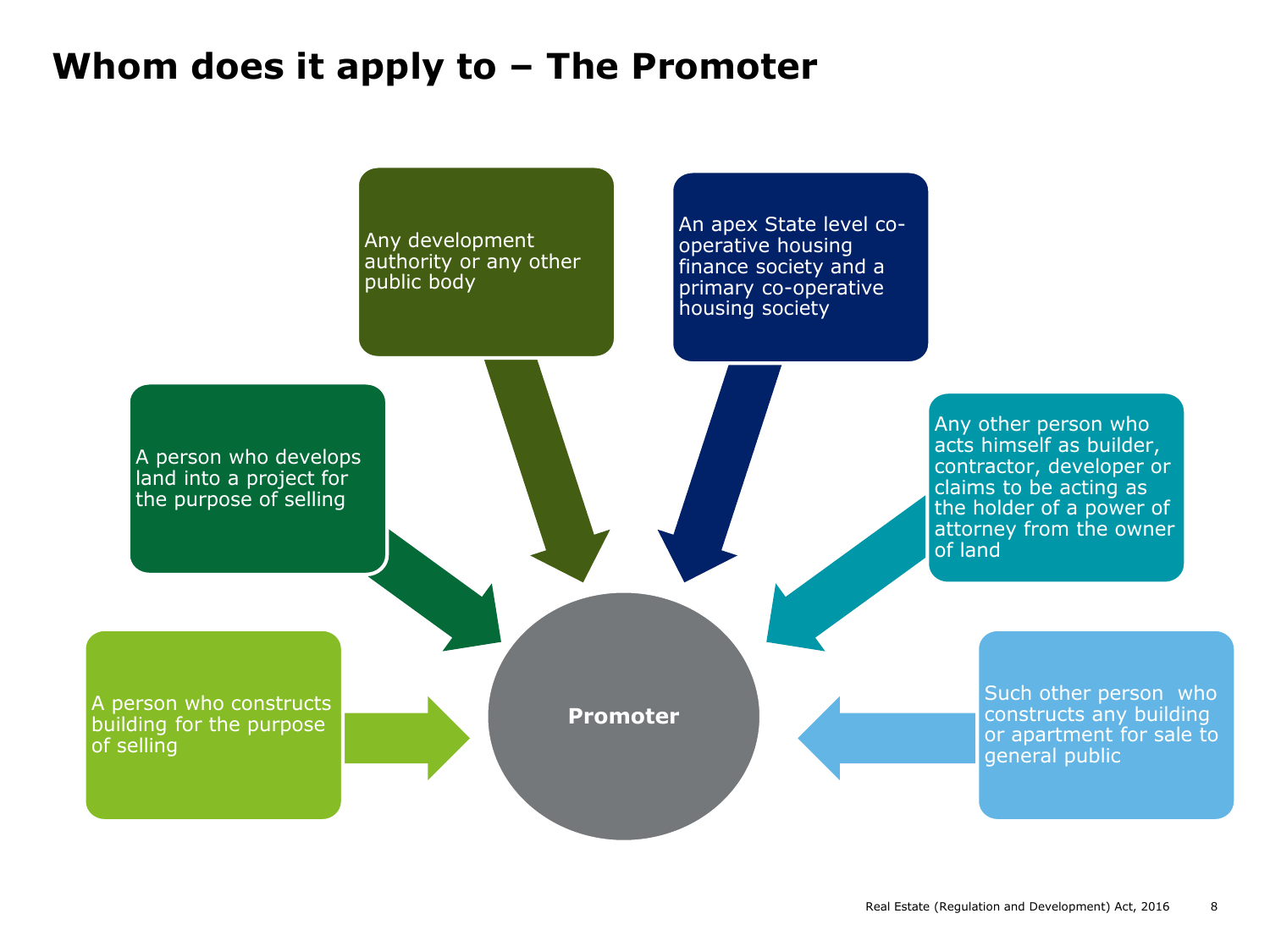#### **Co-Promoter**

Co-Promoter means an includes any person(s) or organisation(s) who, under any agreement or arrangement with the promoter of the real estate project is allotted or entitled to a share of total revenue generated from sale of apartments or share of the total area developed in the real estate project.

The liabilities of such co-promoters shall be as per the agreement or arrangement with the promoters, however for withdrawal from designated bank account, they shall be at par with the promoter of real estate project.

#### **Note:**

*The Act makes both the promoters and the landlord or any such parties which are beneficiary of a sale of a project and receive payments from allottees as Co-promoters and hence liable to adhere to the provisions of the Act and Rules and Regulations made thereunder.*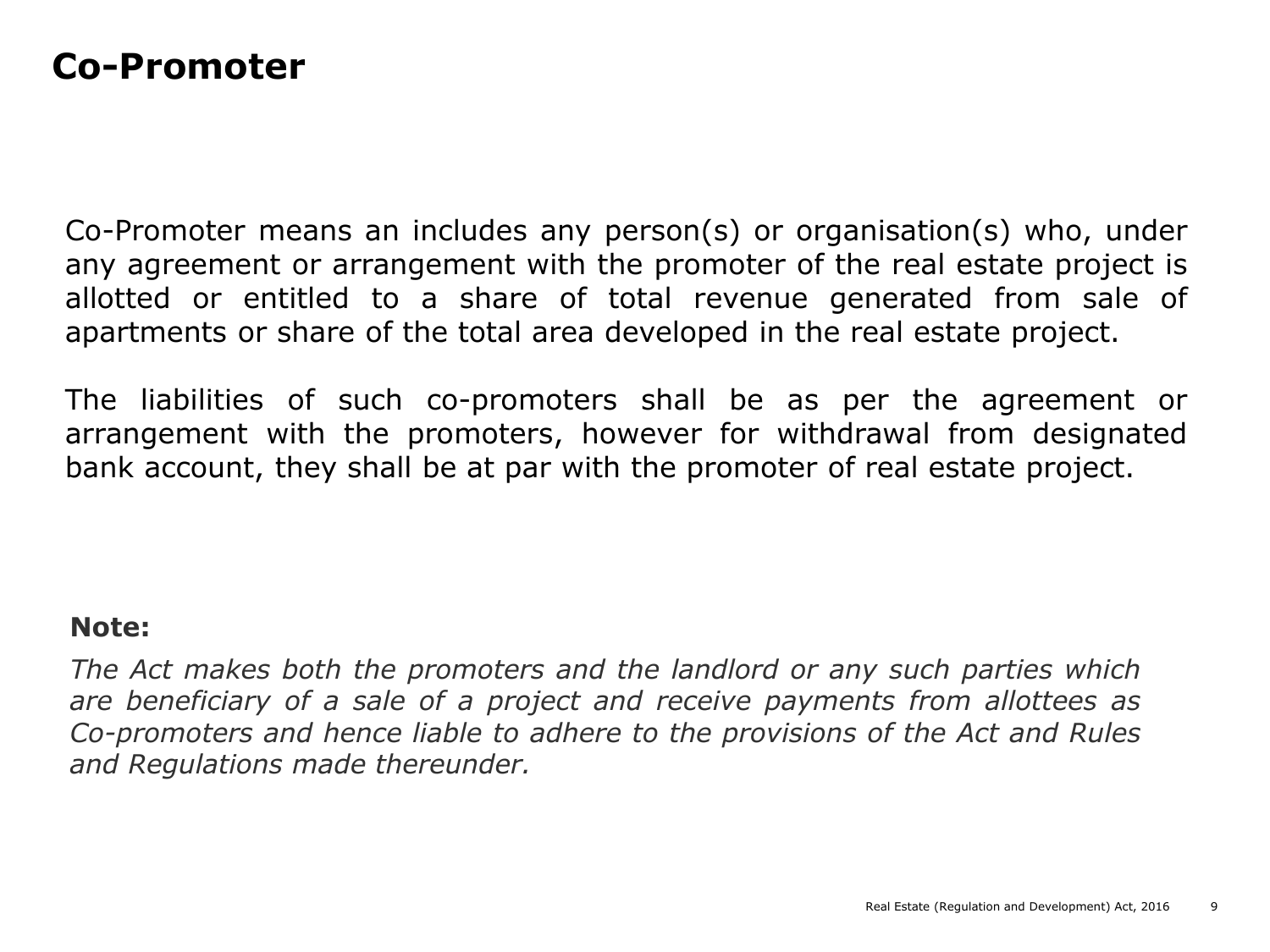### **Promoters - Responsibility**

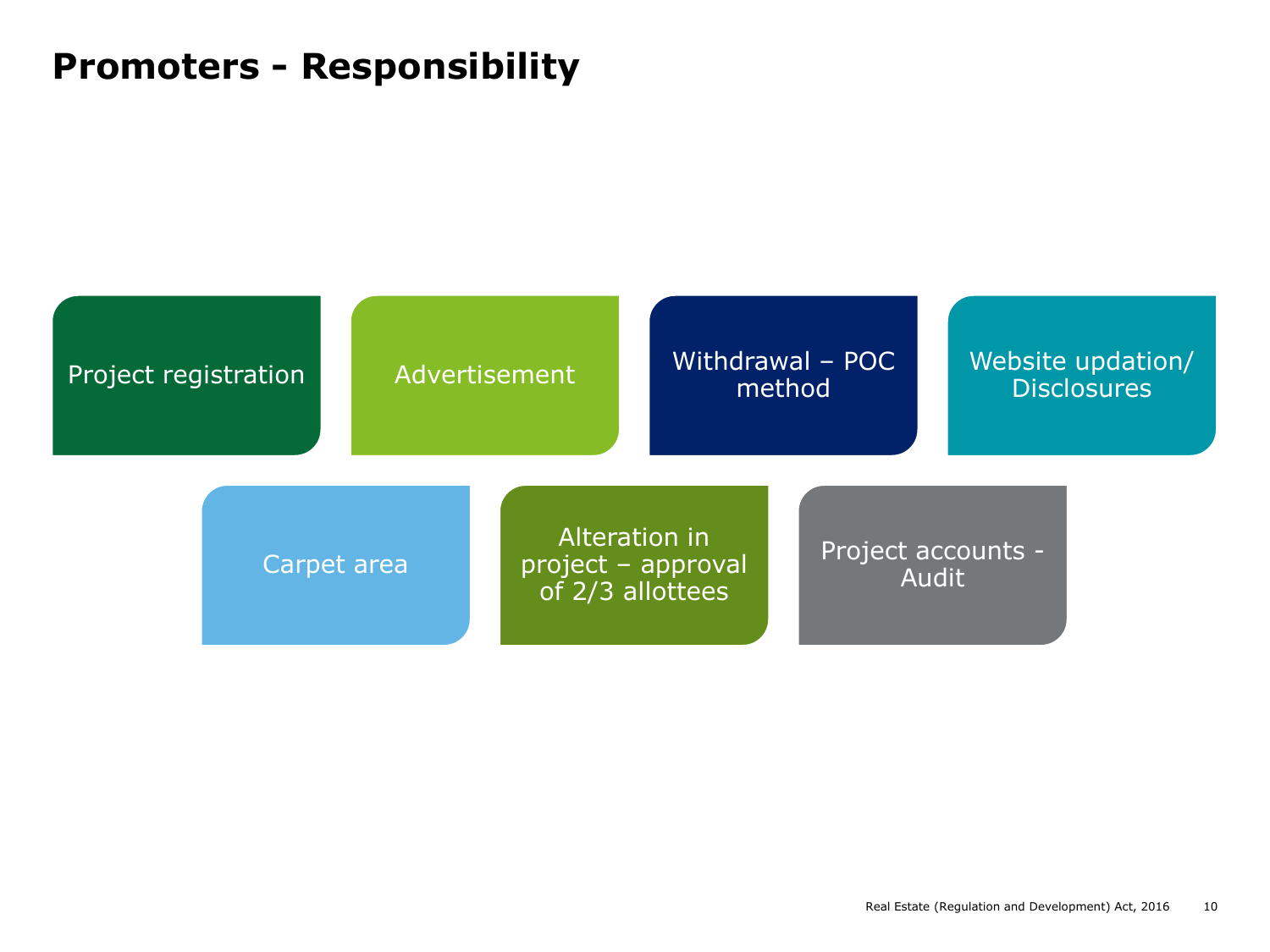### **Liability on promoter – few instances**

If title of land is defective

Fails to complete or unable to give possession

Any false information to allottee in relation to sanctioned plan or in adherence to sanctioned plan

If promoter does not provide the information of sanctioned plan, stage wise time schedule of completion of project

In case project is assigned to third party without prior written consent

If promoter fails to refund the amount within 6 months from the termination of sale agreement in dispute due to defect in the apartment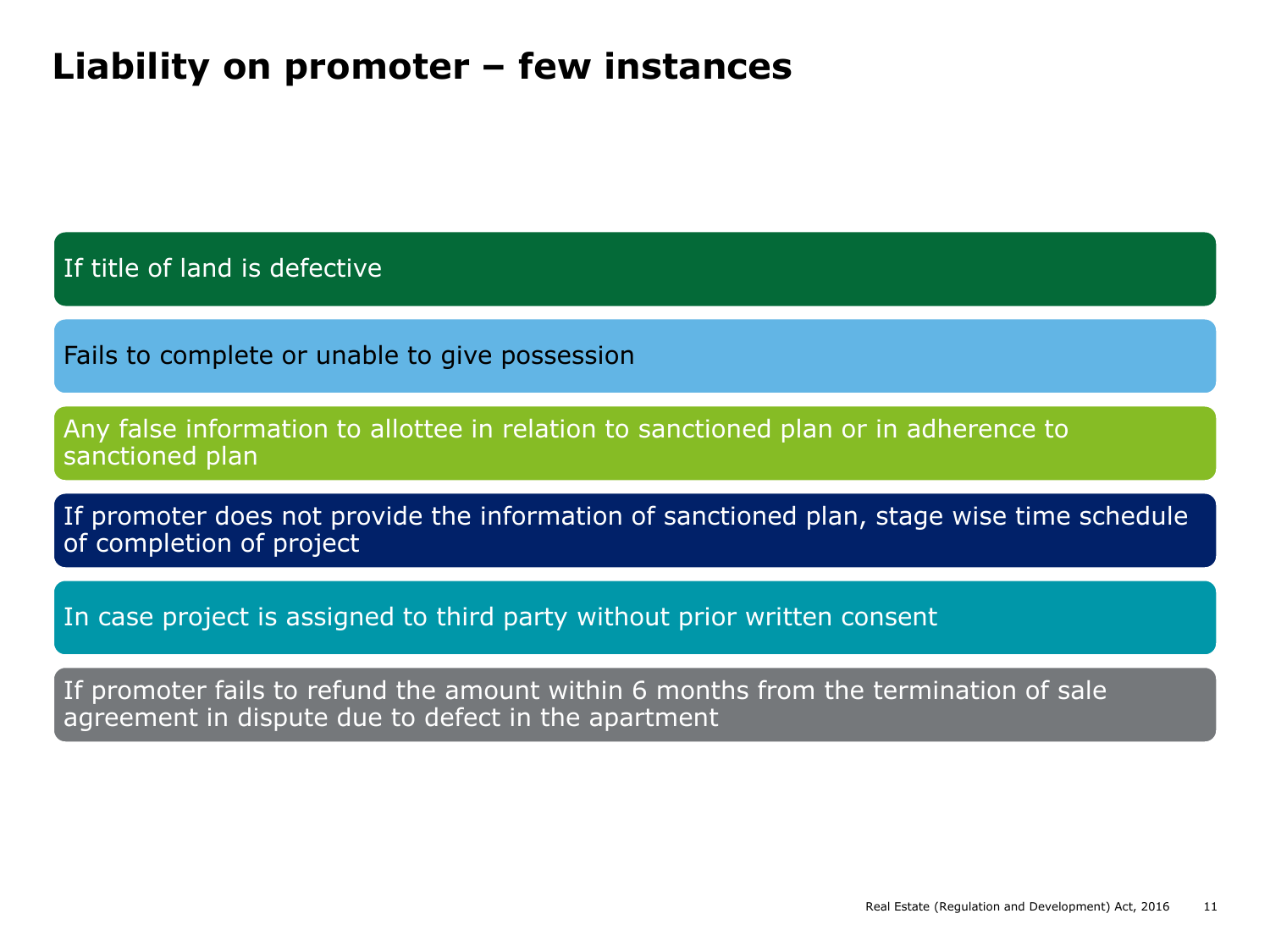### **Investor perspective - Benefits**

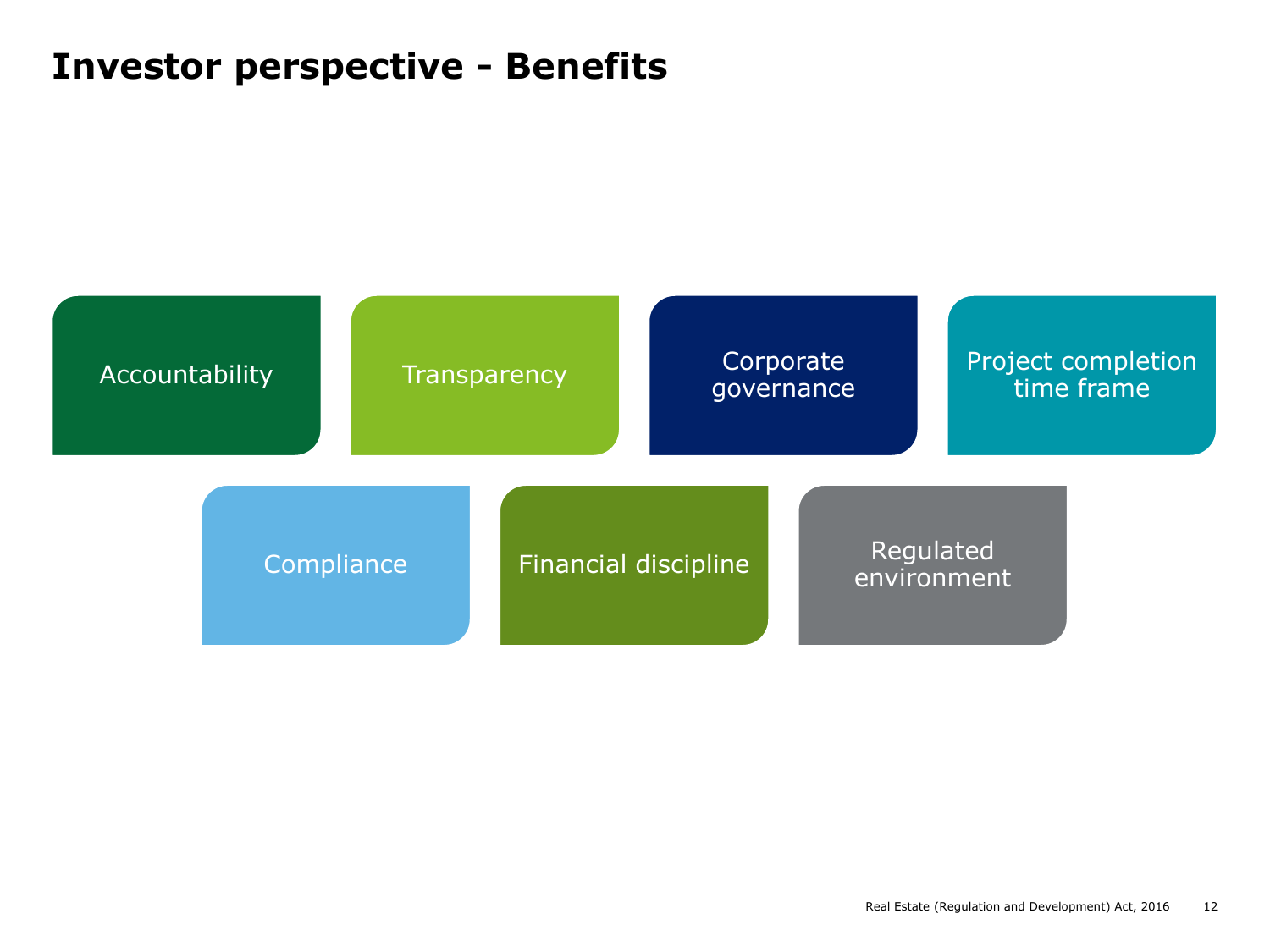# **Ongoing Projects and Monetary consideration**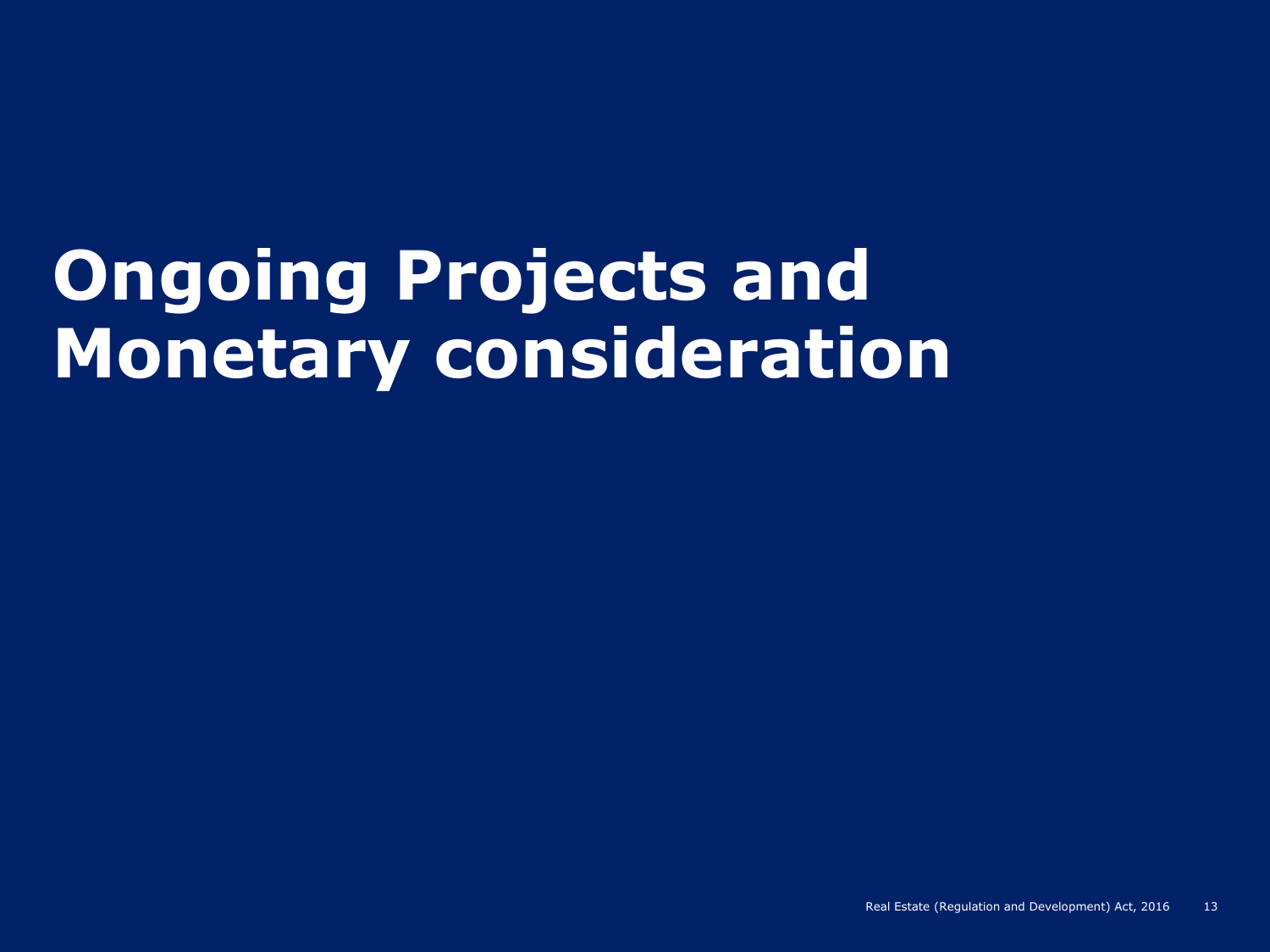# **Ongoing / New projects**

For ongoing real estate project that have not received OC / CC (BU Certificate) are to be registered with RERA.

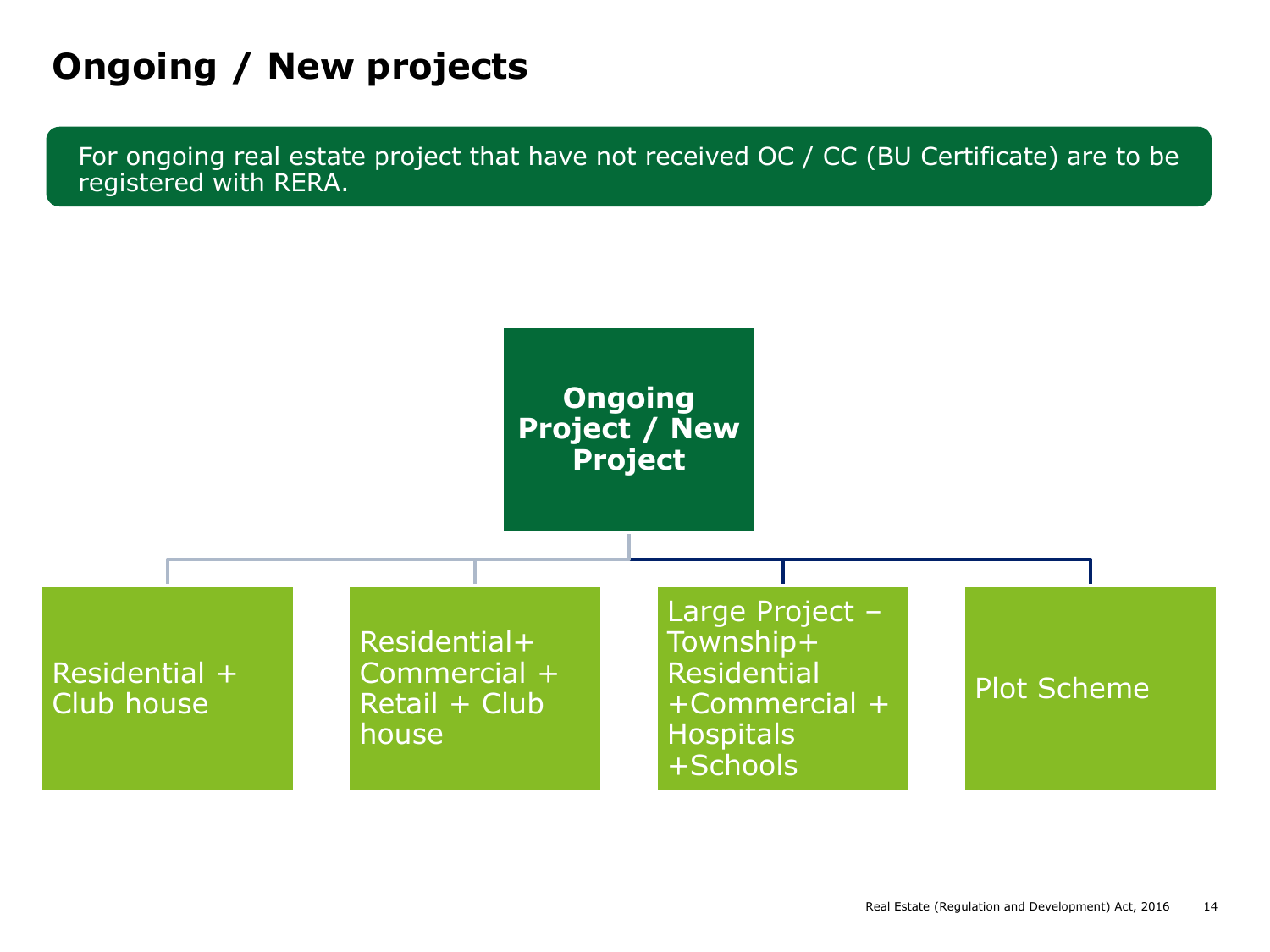### **Monetary consideration**

**Conditions imposed on consideration for real estate projects**

70%, of the amounts realized from the allottees shall be:

deposited in a separate account to be maintained in a scheduled bank;

Utilization only to cover the cost of construction and land cost;

Withdrawal only after certification from an engineer, architect and a chartered accountant in practice certifying the withdrawal is proportionate to the percentage of completion of project

Accounts of promoter needs to be audited within 6 months of the Financial Year end

Maximum advance / application fee that can be received by the Promoter, prior to executing a written agreement for sale is 10% of the cost of the apartment.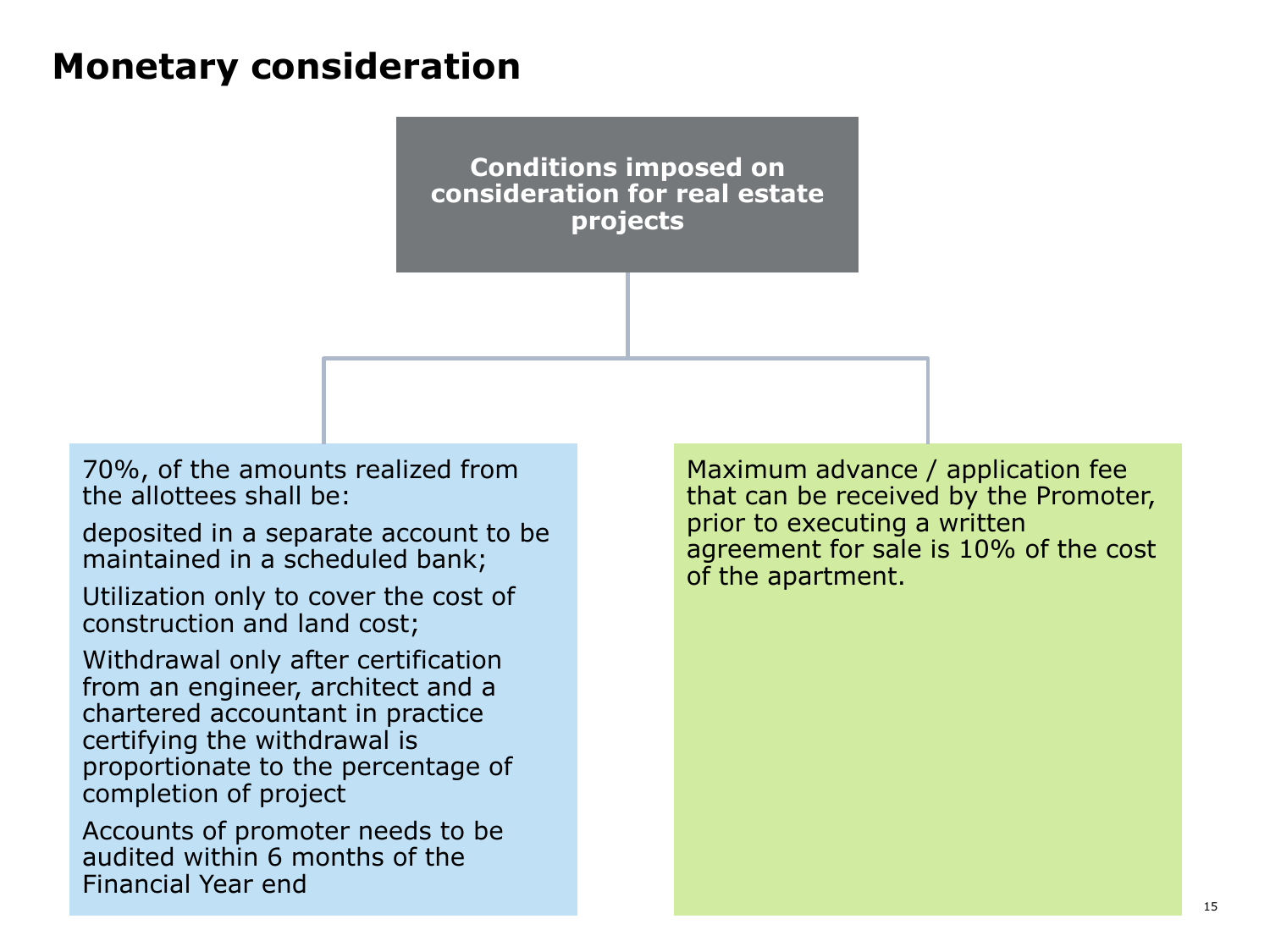#### **Form 3 - CA Certificate for registration of project and subsequent withdrawal of money**

| Sr.<br>No. | <b>Details to be certified</b>                                                                                     | <b>Estimated</b><br><b>Cost in INR</b> | <b>Incurred</b><br>Cost in INR |
|------------|--------------------------------------------------------------------------------------------------------------------|----------------------------------------|--------------------------------|
| 1          | $(i)$ Land Cost*                                                                                                   |                                        |                                |
|            | (ii) Development Cost / Cost of Construction*                                                                      |                                        |                                |
| 2          | Total Estimated Cost of the Real Estate Project<br>$[1(i) + 1(ii)$ of Estimated Column]                            |                                        |                                |
| 3          | Total Cost incurred on the Real Estate Project<br>$[1(i) + 1(ii)$ of Incurred Column]                              |                                        |                                |
| 4          | Percentage of completion of construction work<br>(As per Project Architect's Certificate)                          |                                        |                                |
| 5          | Proportion of the cost incurred on land cost and _____% of<br>construction cost to the total estimated cost (3/2%) |                                        |                                |
| 6(a)       | Amount which can be withdrawn from the Designated<br>Account                                                       |                                        |                                |
|            | (Total Estimated Cost * Proportion of Cost incurred)                                                               |                                        |                                |
| 6(b)       | (Less) Amount withdrawn till date of the certificate as per<br>the books of accounts and bank statement            |                                        |                                |
| 7          | Net amount which can be withdrawn from the Designated<br><b>Bank Account</b>                                       |                                        |                                |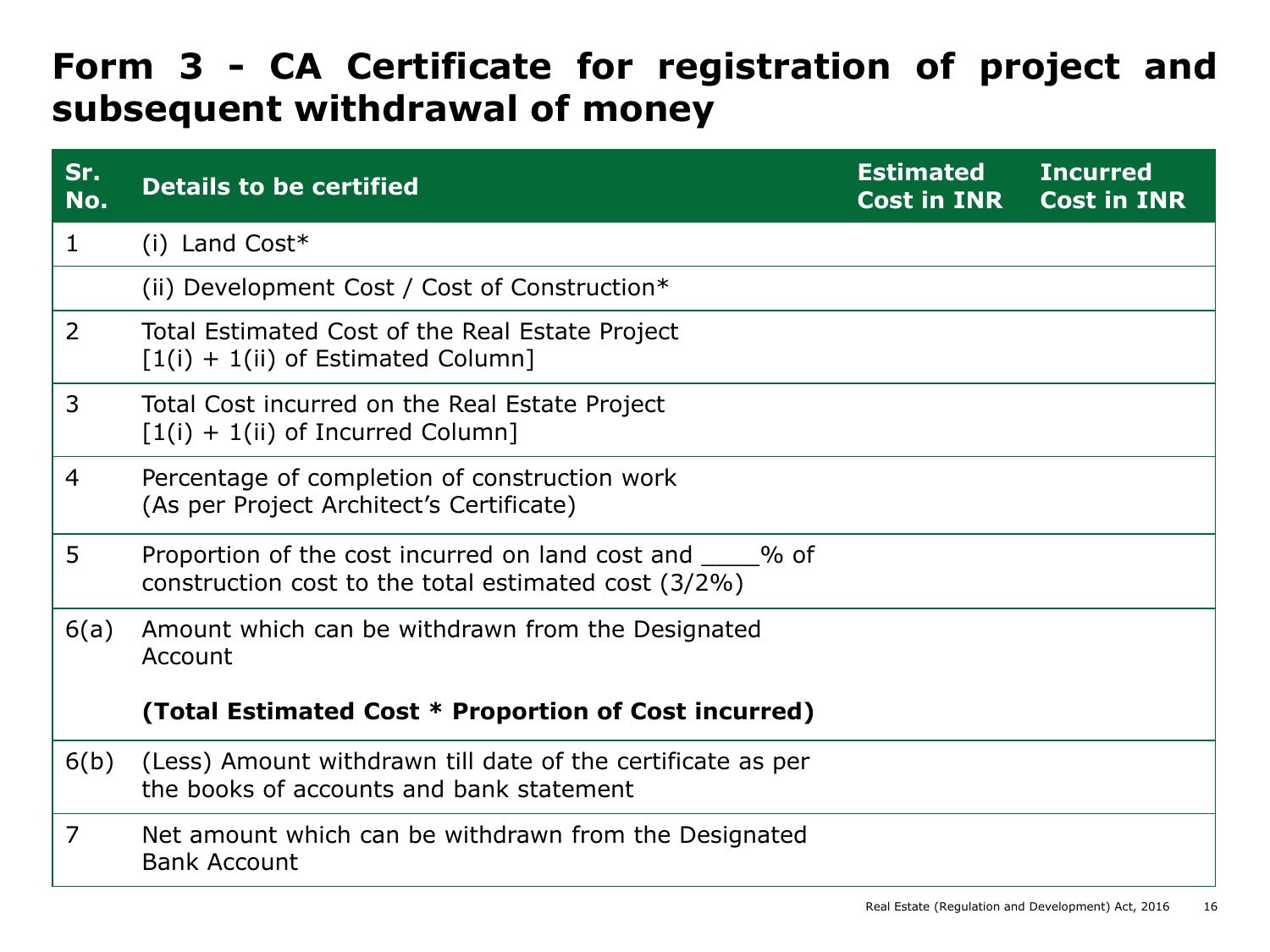#### **Gujarat RERA Rules – Constituents of Land cost and construction cost**

#### **Land Cost**

- Acquisition Cost of Land or Development Rights, lease Premium, lease rent, interest cost incurred or payable on Land Cost and legal cost
- Amount of Premium payable to obtain development rights, FSI, additional FSI, fungible area and any other incentive under DCR from Local Authority or State Government or any Statutory Authority
- Acquisition cost of TDR (if any)
- Amounts payable to State Government or competent authority or any other statutory authority of the State or Central Government, towards stamp duty, transfer charges, registration fees etc; and
- Land Premium payable as per annual statement of rates (ASR) for redevelopment of land owned by public authorities.

#### **Construction cost**

- Estimated Cost of construction as certified by the Engineer
- Actual Cost of construction incurred as per the books of accounts as verified by the CA
- On-site expenditure for development of entire project<sup>\*</sup>
- Payment of taxes, cess, fees, charges, premiums, interest, etc. to any statutory authority
- Interest payable to financial institutions, scheduled banks, NBFC or money lenders on construction funding or money borrowed for construction

\*excluding cost of construction as above including all costs directly incurred to complete the construction of the entire phase of the project registered.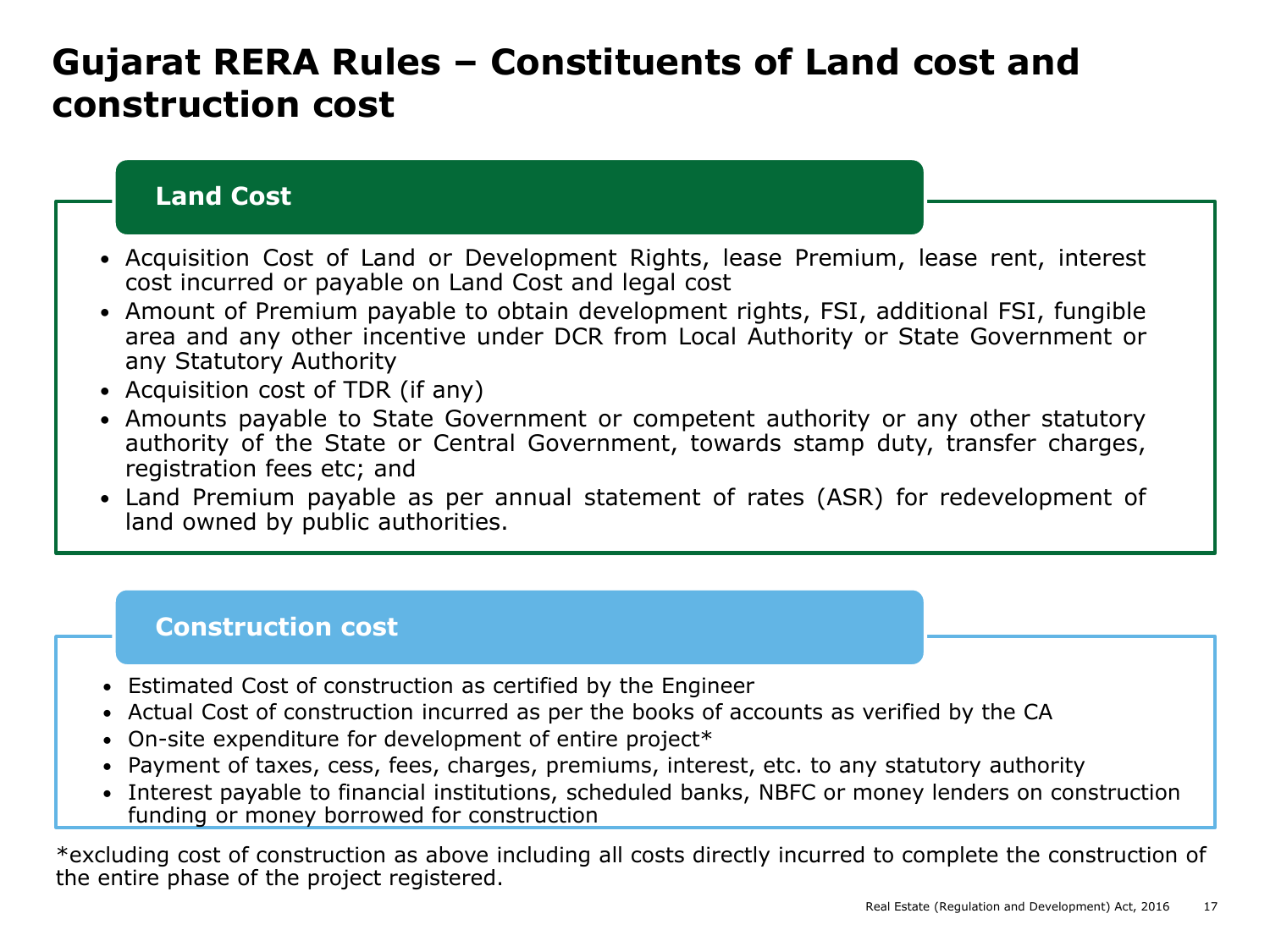## **Clarification on CA Certificate – Gujarat RERA**

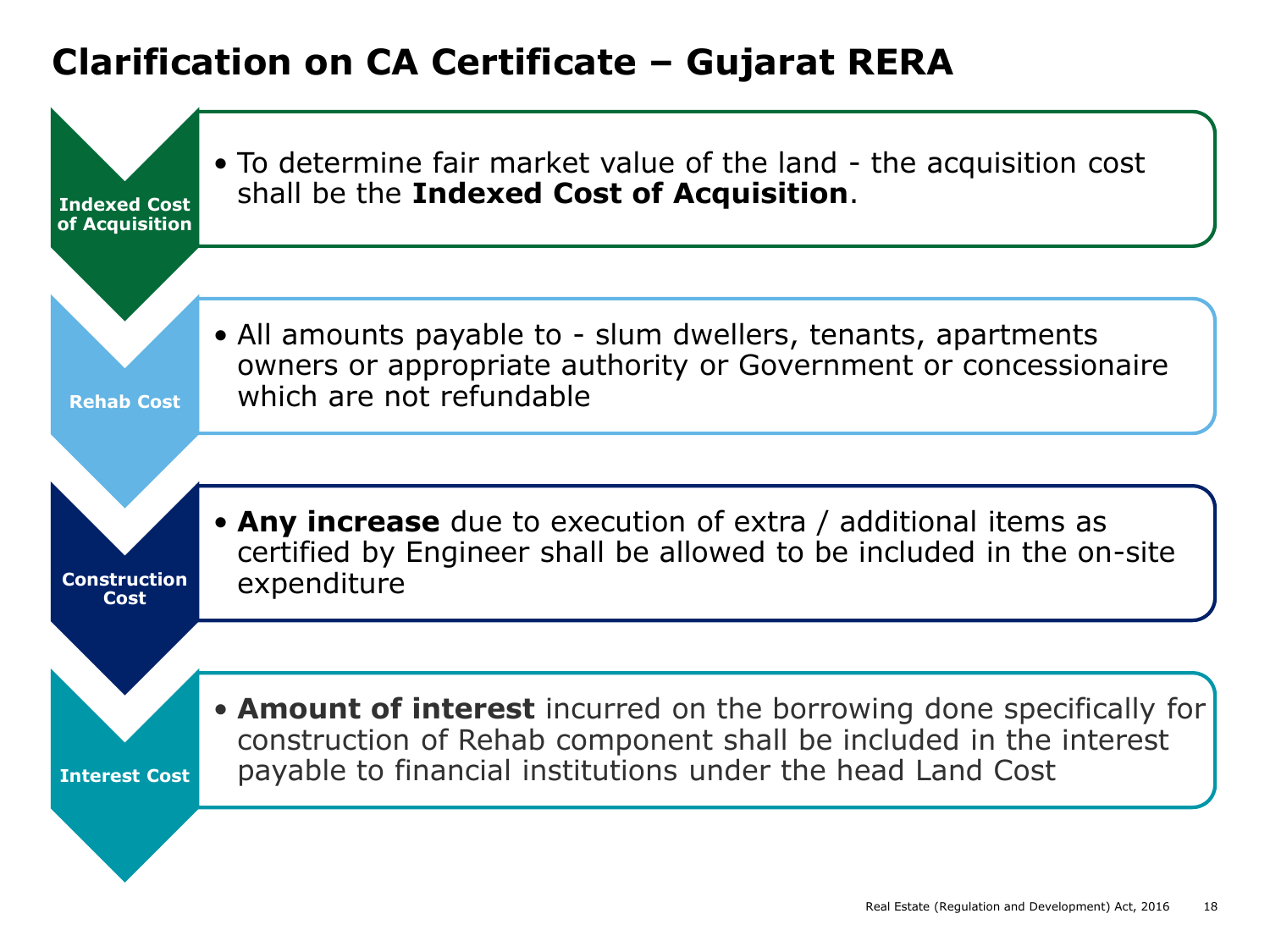## **Clarification on CA Certificate – Gujarat RERA**

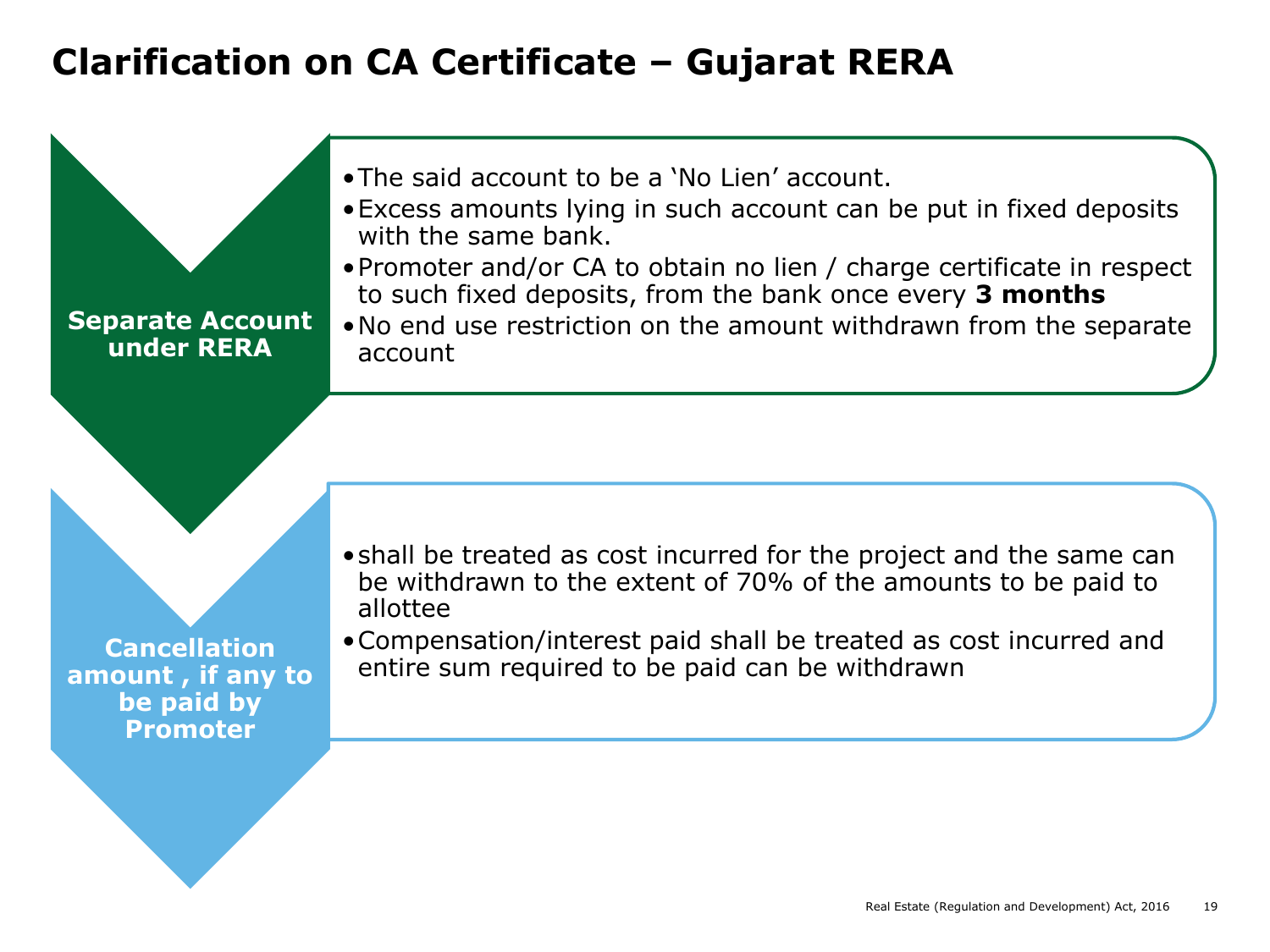# **Application Process**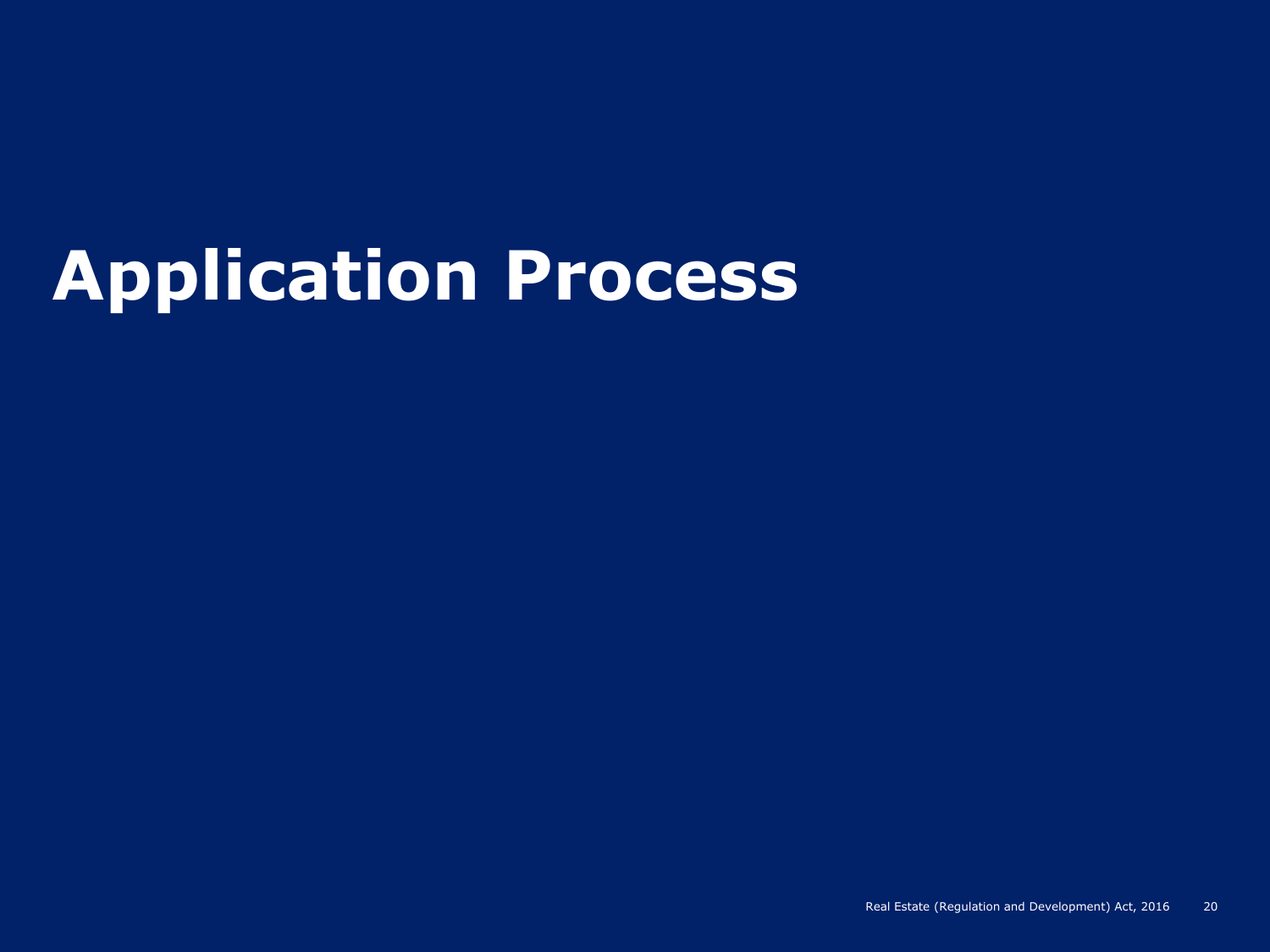# **Application process - Gujarat RERA**



**Hard copies to be submitted – within 3 days to Branch office of Town planning department**

No project promotions / advertisements/ marketing permitted before registration.

Application for registration to disclose:

- Details of the promoters including its name, registered address etc.;
- **Details of the projects launched in past 5 years;**
- Certified true copy of the commencement certificate from the appropriate authority (each phase);
- Layout plan whole project and each phase sanctioned by appropriate authority;
- Development works plan and proposed facilities;
- Sample agreements proposed to be signed with the allottees;
- Number and the carpet area of apartments in the project;
- Names and addresses of real estate agents, if any, for the proposed project;
- **Names and addresses of the contractors, architect, structural engineer, any other persons concerned with the development of the proposed project;**
- Declaration, supported by an affidavit, signed by the Developer or any person authorized by the developer, stating:
	- − that the developer has a legal title to the land;
	- − land is free from all encumbrances;
	- − Approximate period for completion of project.
- **Audited financial statements including directors report, auditors report and cash flow statement for previous 3 years.**
- **Income Tax Returns Acknowledgement for previous 3 years**
- **Project Photographs**
- **Brochure of current project**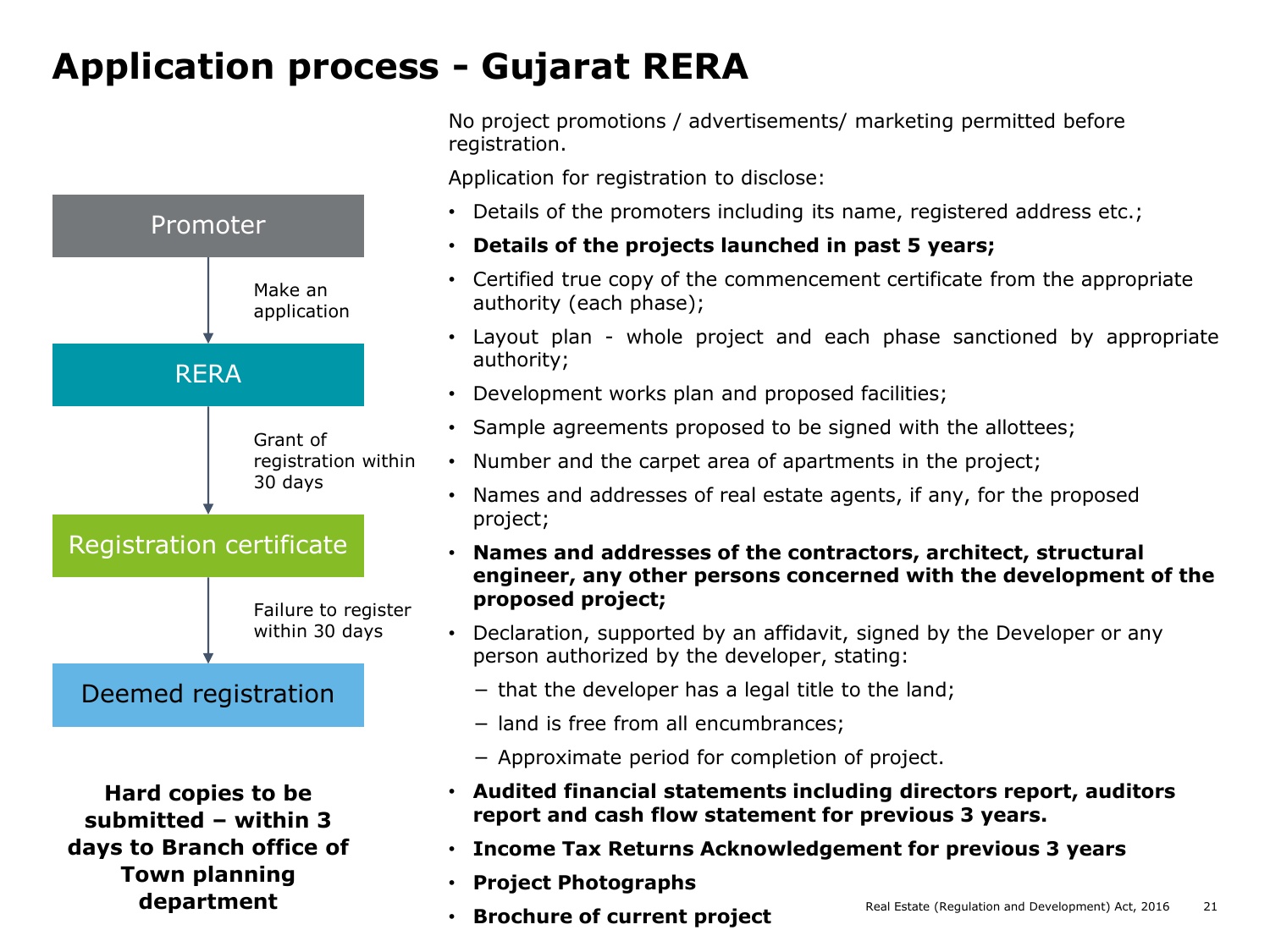# **Fees – Gujarat RERA**

| <b>Project Type</b>          | Fees at the time of application for<br>registration |
|------------------------------|-----------------------------------------------------|
| <b>Group Housing Project</b> | Land is $<$ 1000 Sq. mtr. – Rs. 5 per Sq. mtr.      |
|                              | Land is $>1000$ Sq. mtr. - Rs. 10 per Sq. mtr.      |
|                              | Subject to maximum of Rs. 500,000                   |
| Mixed Project                | Land is $< 1000$ Sq. mtr. – Rs. 10 per Sq. mtr.     |
|                              | Land is $>1000$ Sq. mtr. - Rs. 15 per Sq. mtr.      |
|                              | Subject to maximum of Rs. 700,000                   |
| <b>Commercial Project</b>    | Land is $<$ 1000 Sq. mtr. – Rs. 20 per Sq. mtr.     |
|                              | Land is $>1000$ Sq. mtr. – Rs. 25 per Sq. mtr.      |
|                              | Subject to maximum of Rs. 10,00,000                 |
| <b>Plotted Development</b>   | Rs. 5 per Sq. mtr.                                  |
|                              | Subject to maximum of Rs. 200,000                   |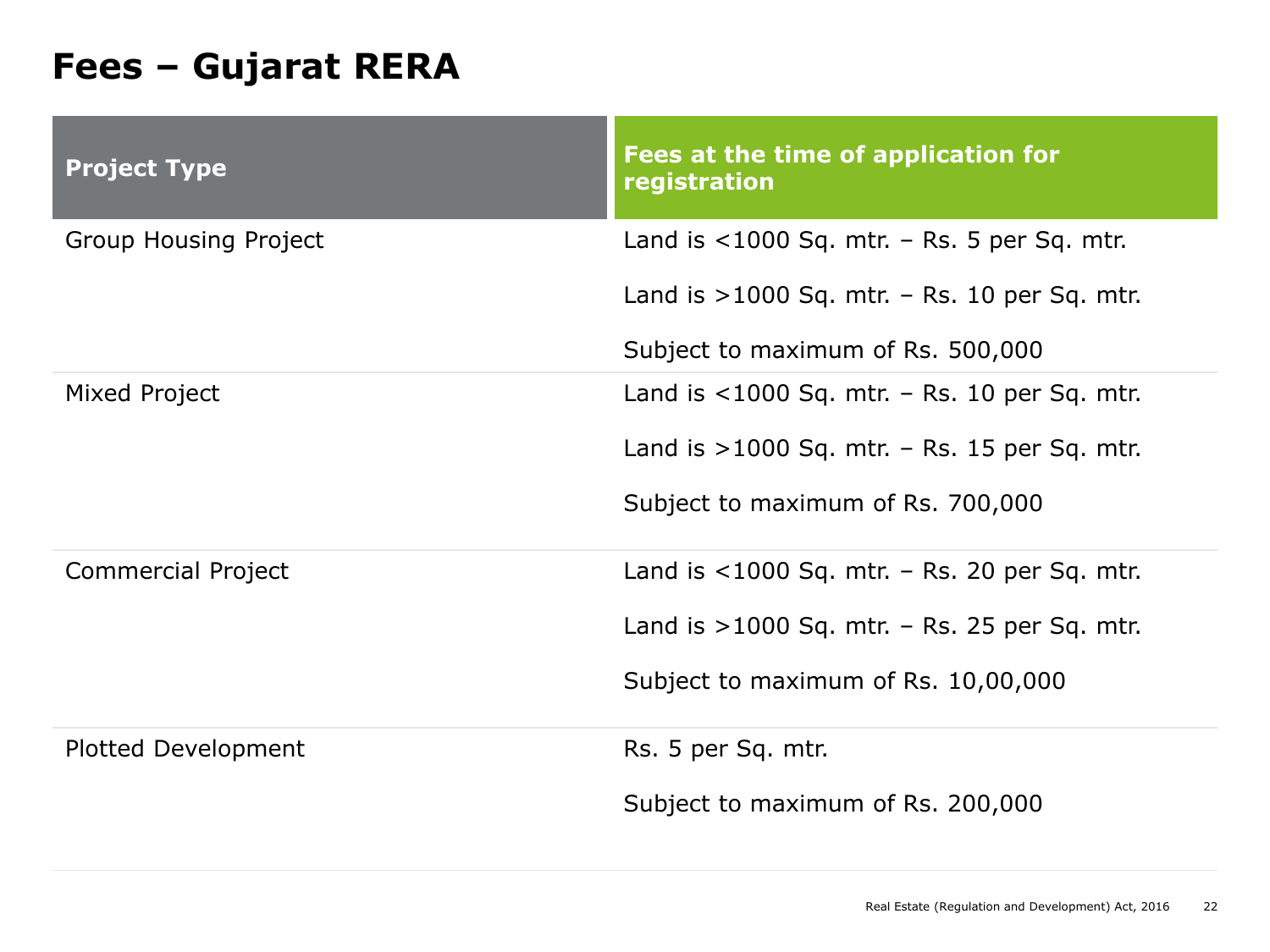# **Sales and Marketing**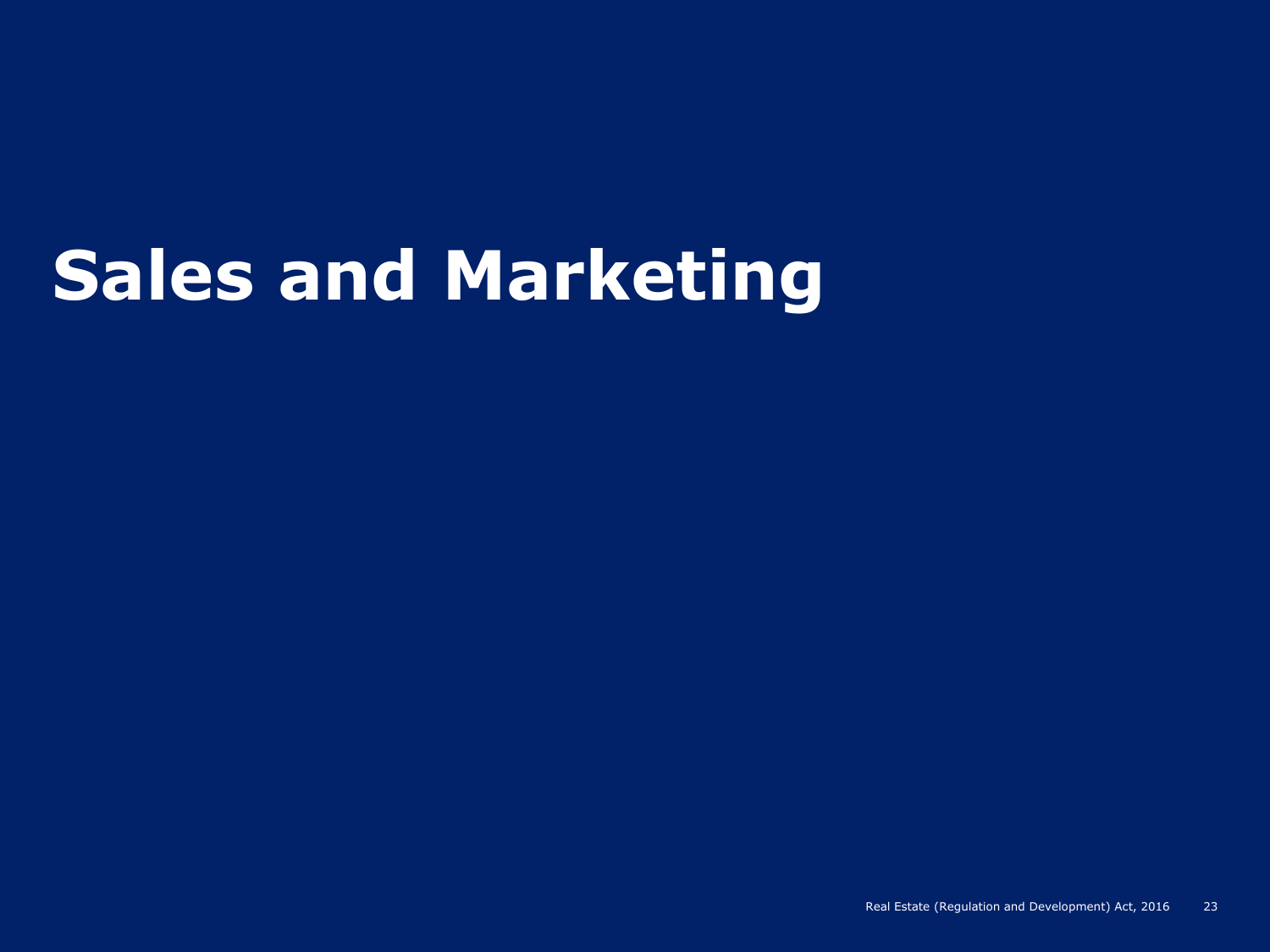#### **Marketing and sale**

**Advertisem ent - Clear and crisp**

> **Deliver what is promised**

**No false information**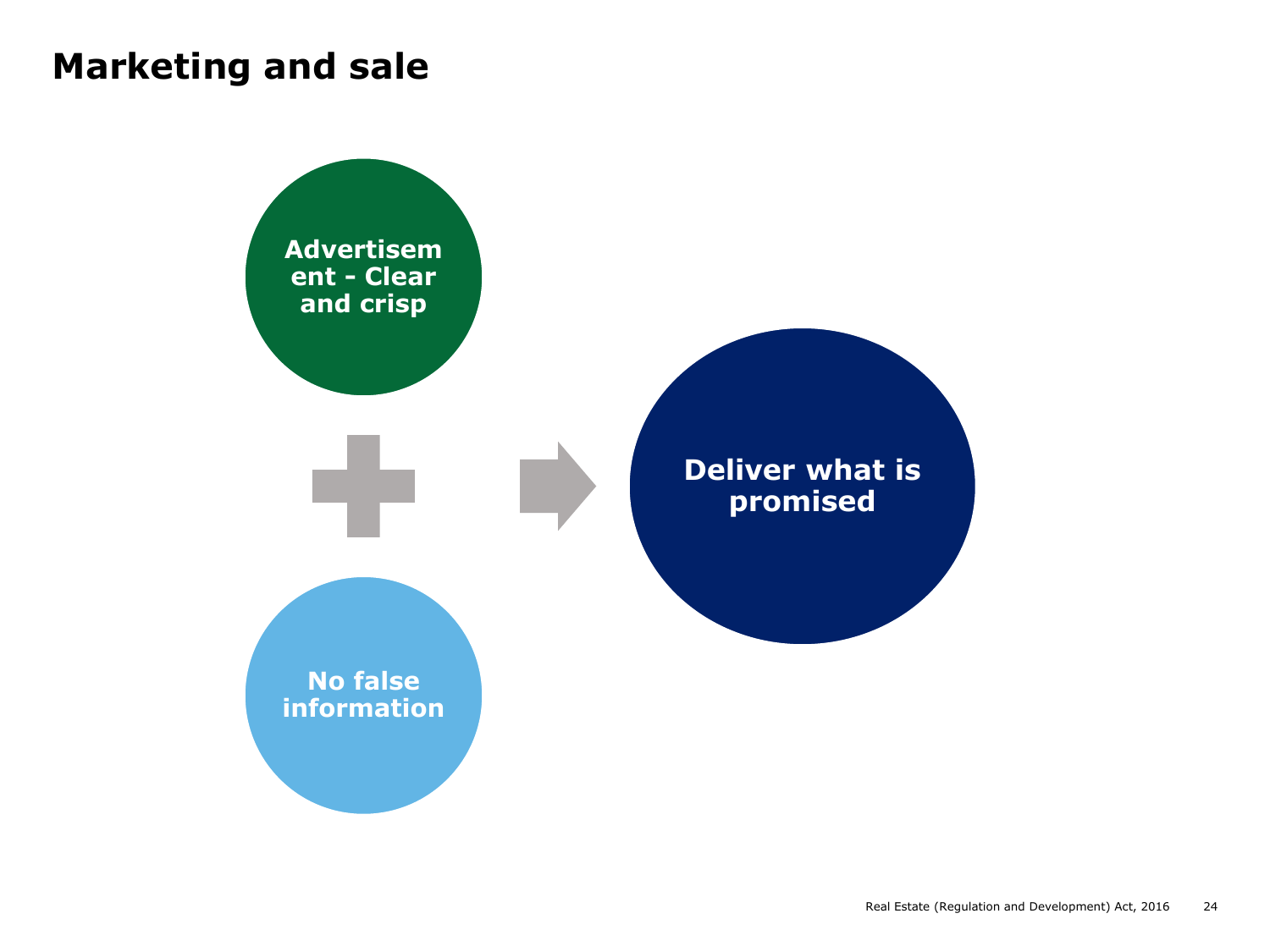#### **Real estate agent**



**Promoter / developer to ensure that the agent appointed should be registered and provides only such services that are intended to be offered.**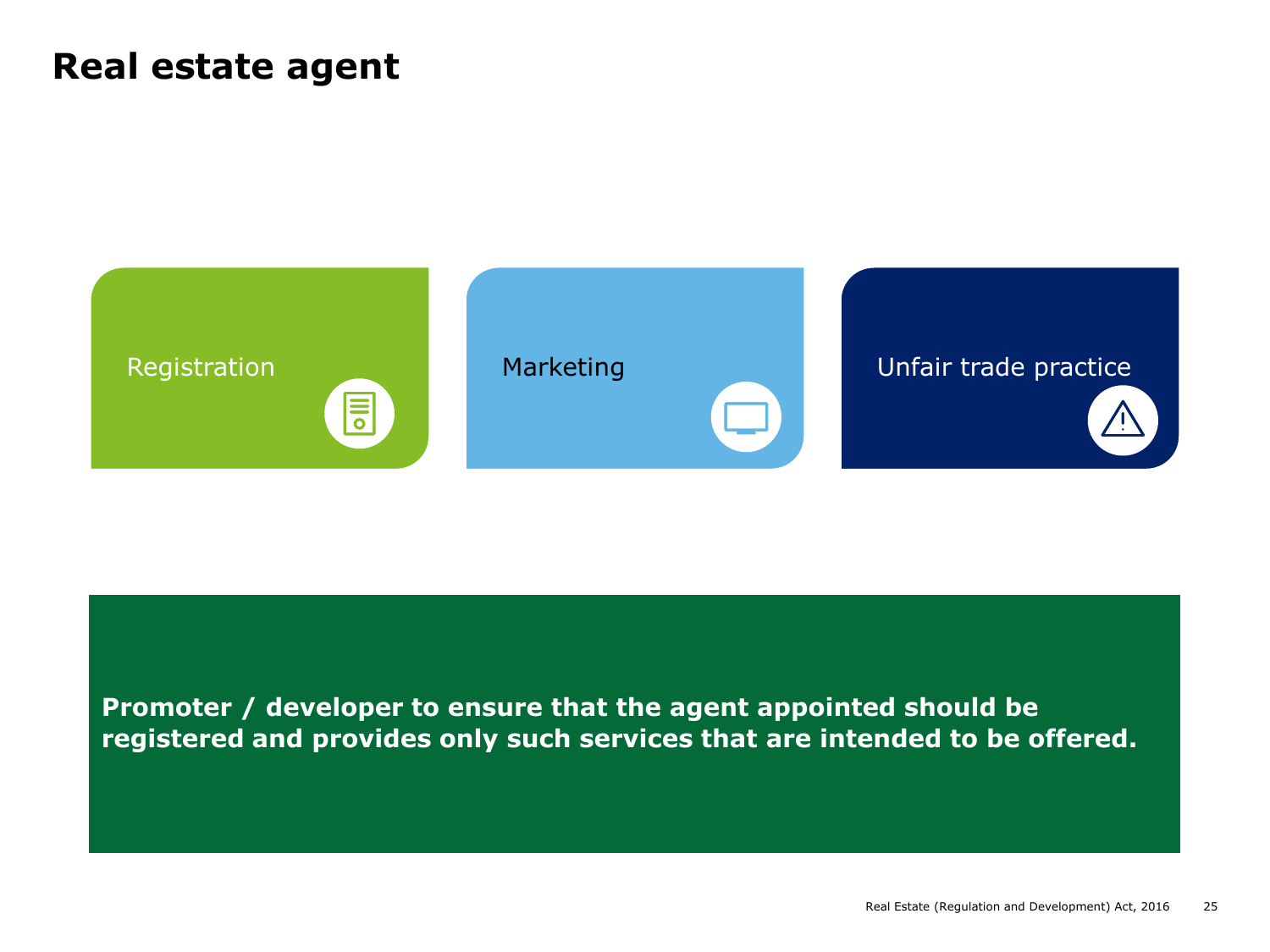# **Penalty**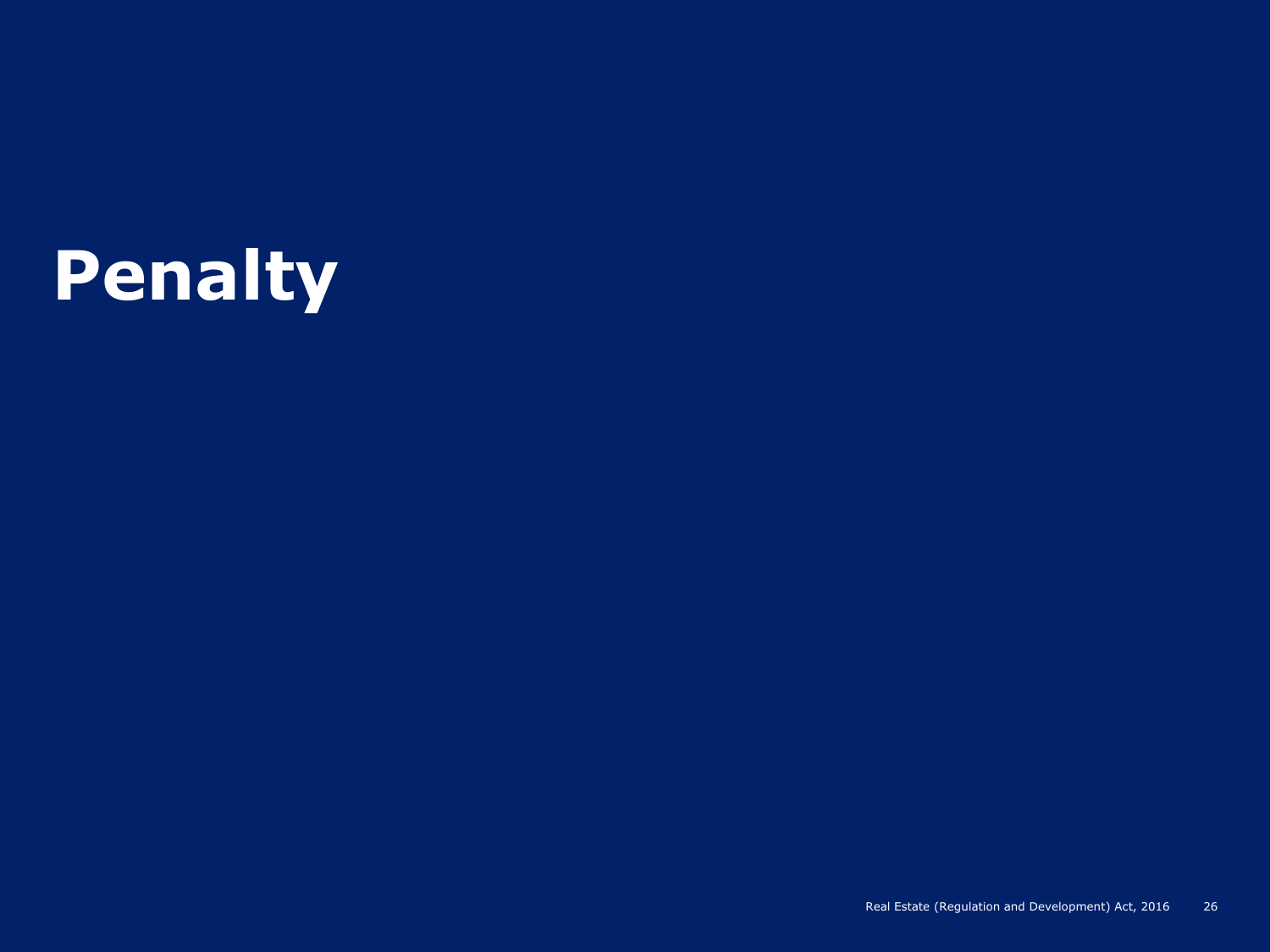#### **Penalties**

If any promoter contravenes the provisions of registration - liable to penalty upto 10% of the estimated cost of project as determined by the Authority.

If any promoter does not comply with the orders, decisions or directions issued or violate the provisions of registration punishable with imprisonment upto 3 years or with fine upto 10% of the estimated cost of the project, or with both.

If any promoter provides false information or contravenes the provisions of registration of real estate projects penalty upto 5% of the estimated cost of the project.

If any promoter contravenes any other provisions of the Real Estate Act - penalty upto 5% of the estimated cost of the project as determined by the Authority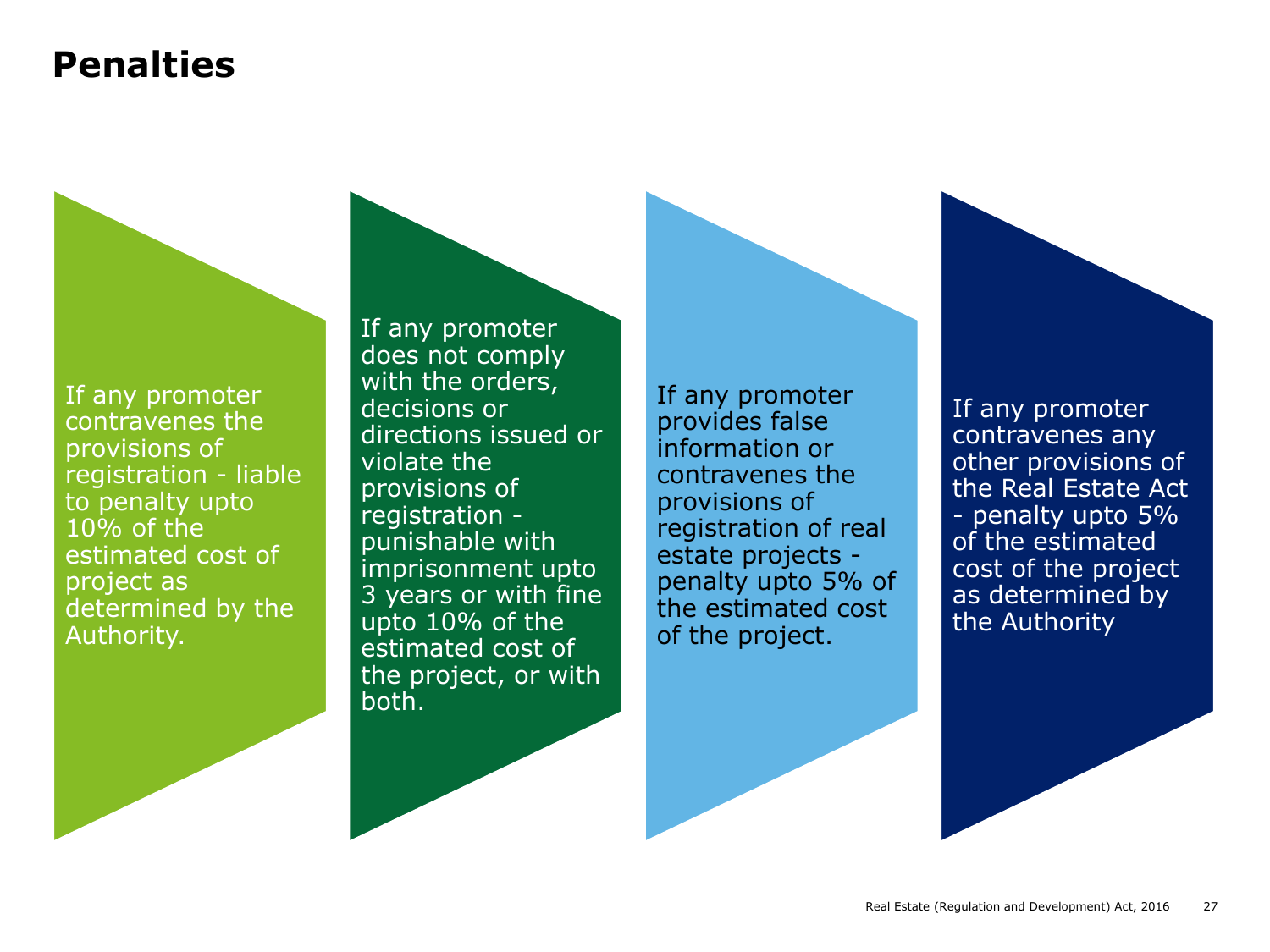#### **Gujarat RERA Rules – Fine payable for compounding of offence**

| <b>Offence</b>                                                                                                                                                      | Money to be paid for compounding of<br><b>offence</b>                                                                                              |
|---------------------------------------------------------------------------------------------------------------------------------------------------------------------|----------------------------------------------------------------------------------------------------------------------------------------------------|
| Imprisonment under sub section (2) of<br>section 59 – where promoter fails comply<br>with the orders decisions regarding<br>registration of the real estate project | 5% of the estimated cost of the real estate<br>project                                                                                             |
| Imprisonment under section 64 - where<br>promoter fails to comply with orders /<br>directions of REAT                                                               | 5% of the estimated cost of the real estate<br>project                                                                                             |
| Imprisonment under section 66 - where real<br>estate agent fails to comply with orders /<br>directions of REAT                                                      | 5% of the estimated cost of the plot, apartment<br>or building, of the real estate project, for which<br>the sale or purchase has been facilitated |
| Imprisonment under section 68 - where<br>allottee fails to comply with orders /<br>directions of REAT                                                               | 5% of the estimated cost of the plot, apartment<br>or building, as the case may be                                                                 |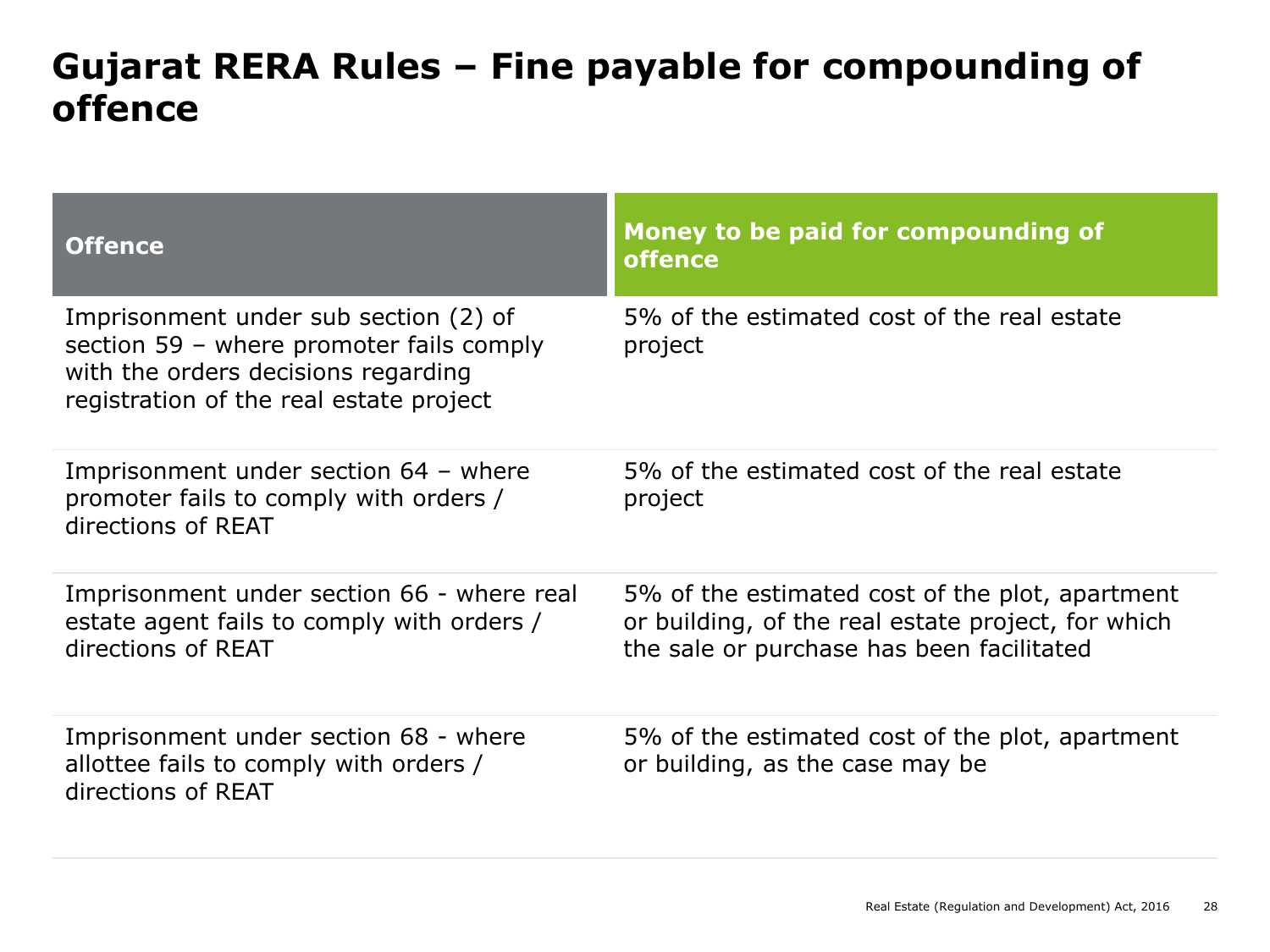# **Practical aspects**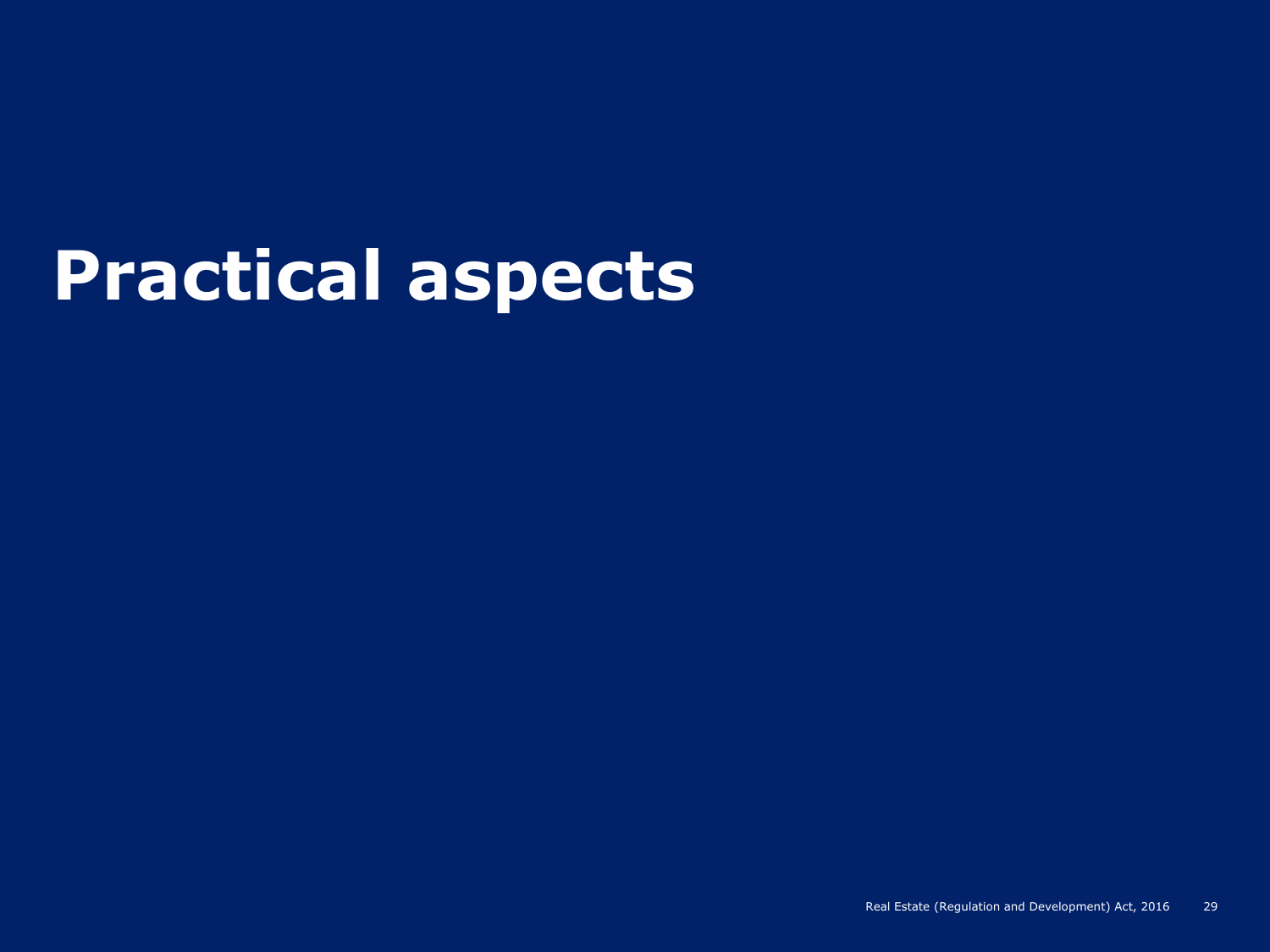# **Calculation of Carpet Area**

As per section 2(k) of RERA Act, 2016, Carpet Area means the net usable floor area of an apartment, excluding the area covered by the external walls, areas under services shafts, exclusive balcony or verandah area and exclusive open terrace area, but includes the area covered by the internal partition walls of the apartment.

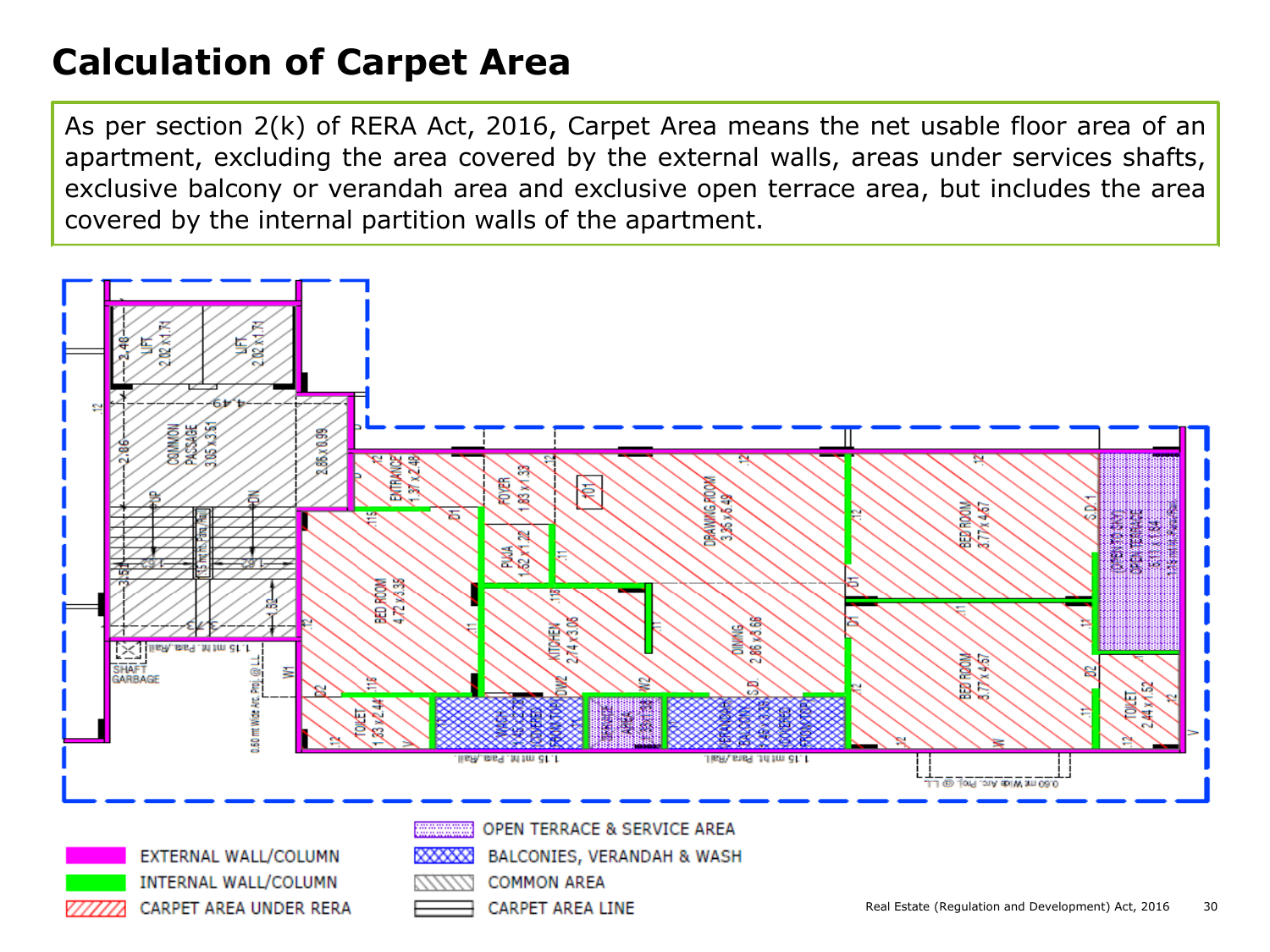### **Phasing of projects**

#### **Phasing of Township project divided for RERA purpose**



- 1. Effective management of funding, withdrawals
- 2. Costs to be bifurcated by way of area / FSI
- 3. Promoters liability can be reduced in risk in terms of obtaining consents from alottees
- 4. Separate compliances under RERA Separate Bank accounts
- 5. Separate Society formation per phase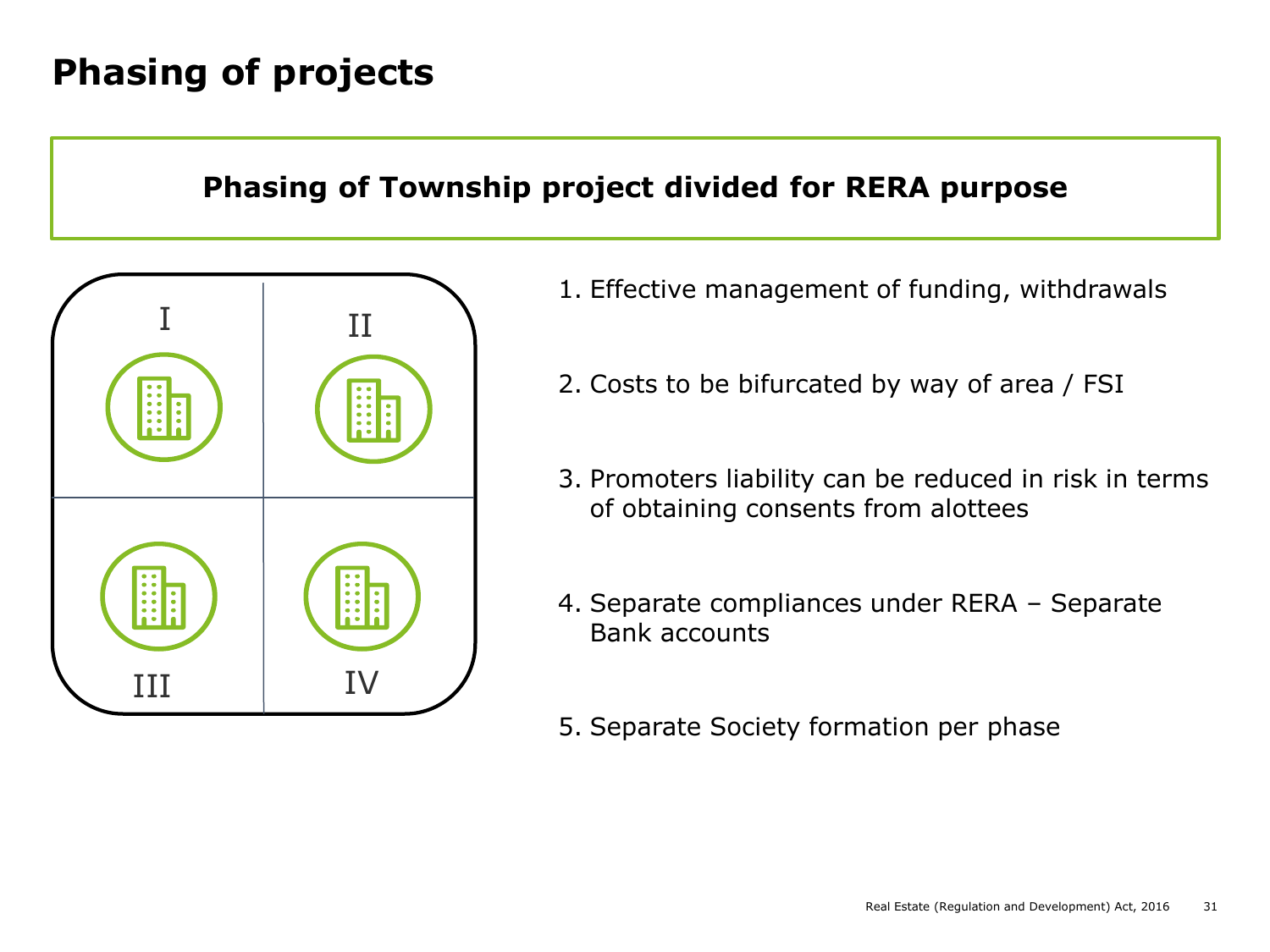# **Withdrawal of funds - % of completion**

| <b>Particulars</b>                                                                                                 | <b>From Developer</b><br><b>Perspective</b>  |                                                                      | <b>From Land owner perspective</b>            |
|--------------------------------------------------------------------------------------------------------------------|----------------------------------------------|----------------------------------------------------------------------|-----------------------------------------------|
| Total saleable area                                                                                                | 5,000 Sq. ft.                                | 5,000 Sq. ft.                                                        | 5,000 Sq. ft.                                 |
| Land Cost                                                                                                          | Nil                                          | Rs. 300 lakhs                                                        | Rs. 300 lakhs                                 |
| <b>Estimated Project Cost</b>                                                                                      | Rs. 200 lakhs                                | Nil                                                                  | Nil                                           |
| Cost incurred till end of reporting<br>period                                                                      | Rs. 160 lakhs                                | Rs. 300 lakhs                                                        | Rs. 300 lakhs                                 |
| Total area sold till the date of<br>reporting period                                                               | 2,500 Sq. ft.                                | 2,500 Sq. ft.                                                        | 3,500 Sq. ft.                                 |
| Total sale consideration received                                                                                  | Rs. 300 lakhs                                | Rs. 300 lakhs                                                        | Rs. 450 lakhs                                 |
| 70% to be kept in separate bank a/c                                                                                | Rs. 210 lakhs                                | Rs. 210 lakhs                                                        | Rs. 315 lakhs                                 |
| % of completion of project                                                                                         | 80% of total project cost<br>$(160/200*100)$ | 100% of total project cost<br>$(300/300*100)$                        | 100% of total project cost<br>$(300/300*100)$ |
| Amount which can be withdrawn                                                                                      | Rs. 160 lakhs<br>(80% of Rs. 200 lakhs)      | Rs. 300 lakhs<br>(Entire amount of Rs. 210<br>lakh can be withdrawn) | Rs. 300 lakhs*                                |
| Less - Amount already withdrawn                                                                                    | Nil                                          | Nil                                                                  | Rs. 300 lakhs                                 |
| Maximum net amount that can be<br>withdrawn                                                                        | <b>Rs. 160 Lakh</b>                          | <b>Rs. 300 Lakh</b>                                                  | <b>Nil</b>                                    |
| <b>Balance in separate bank account</b>                                                                            | Rs. 50 lakhs                                 | <b>Nil</b>                                                           | Rs. 15 lakhs                                  |
| *Note - The RERA provision restricts the land owner and developer to withdraw only upto estimated cost of project. |                                              |                                                                      |                                               |

Real Estate (Regulation and Development) Act, 2016 32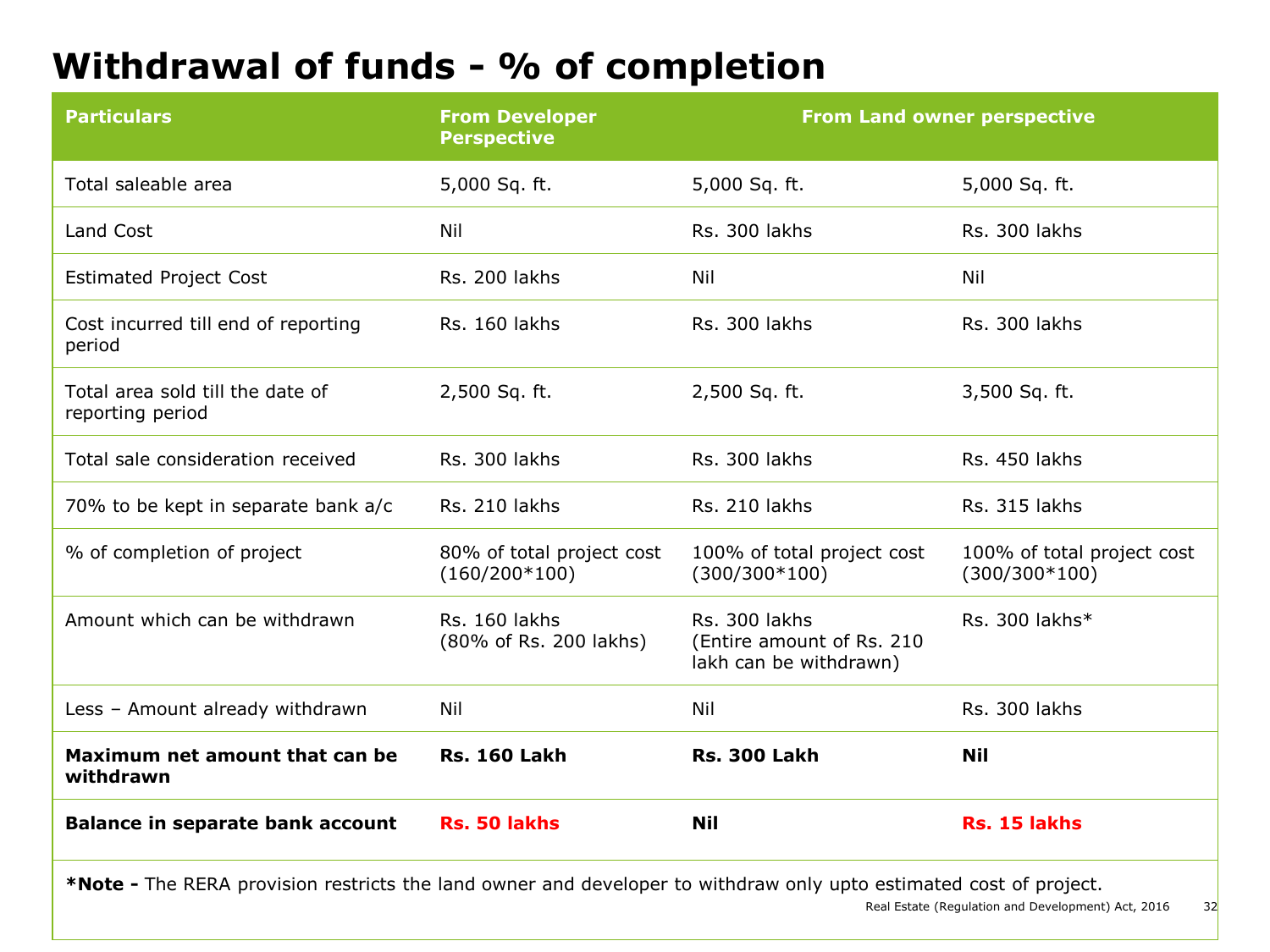#### **JDA arrangement – Revenue Sharing Model**

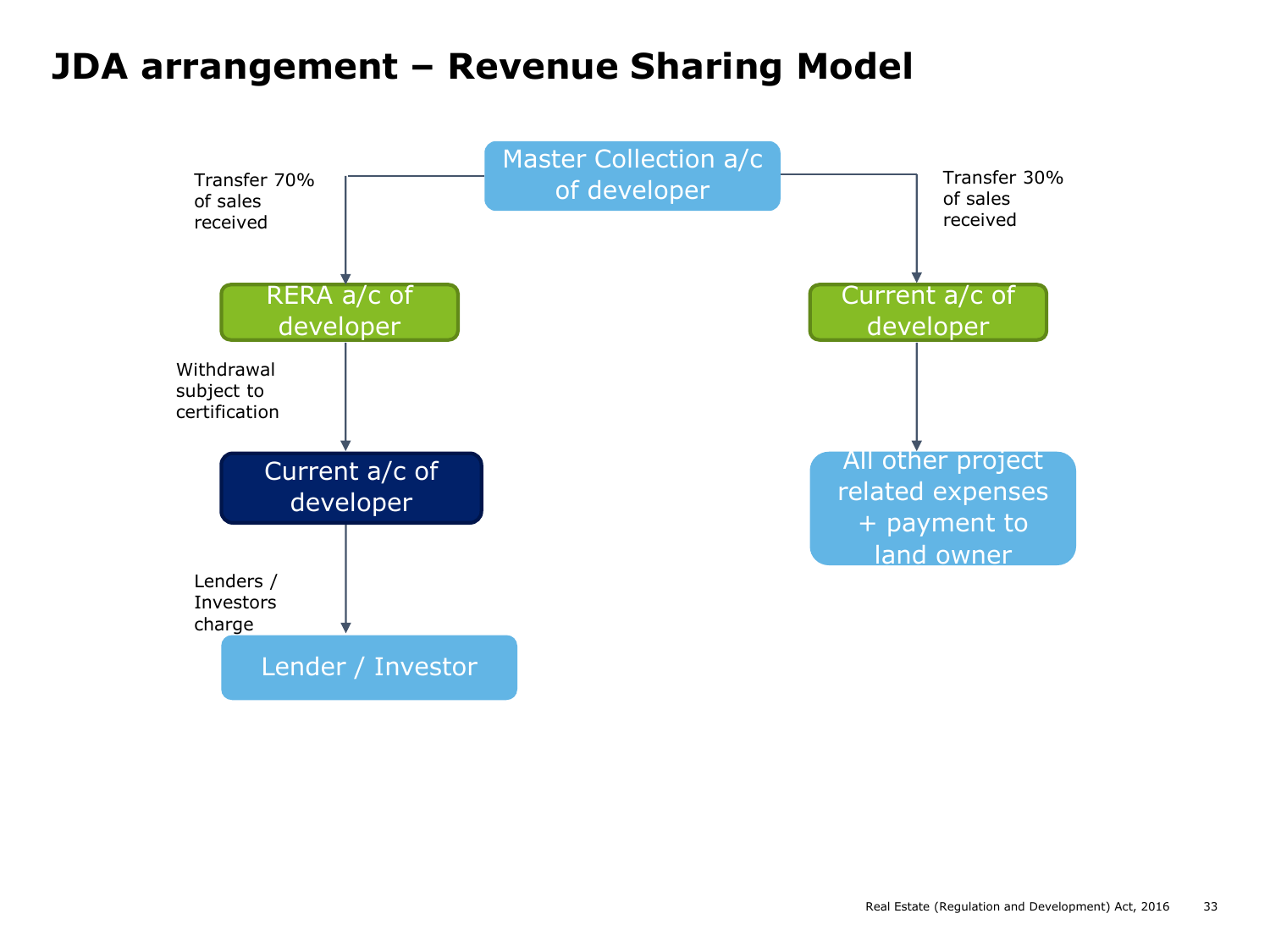#### **JDA arrangement – Prevailing Revenue Sharing Model**

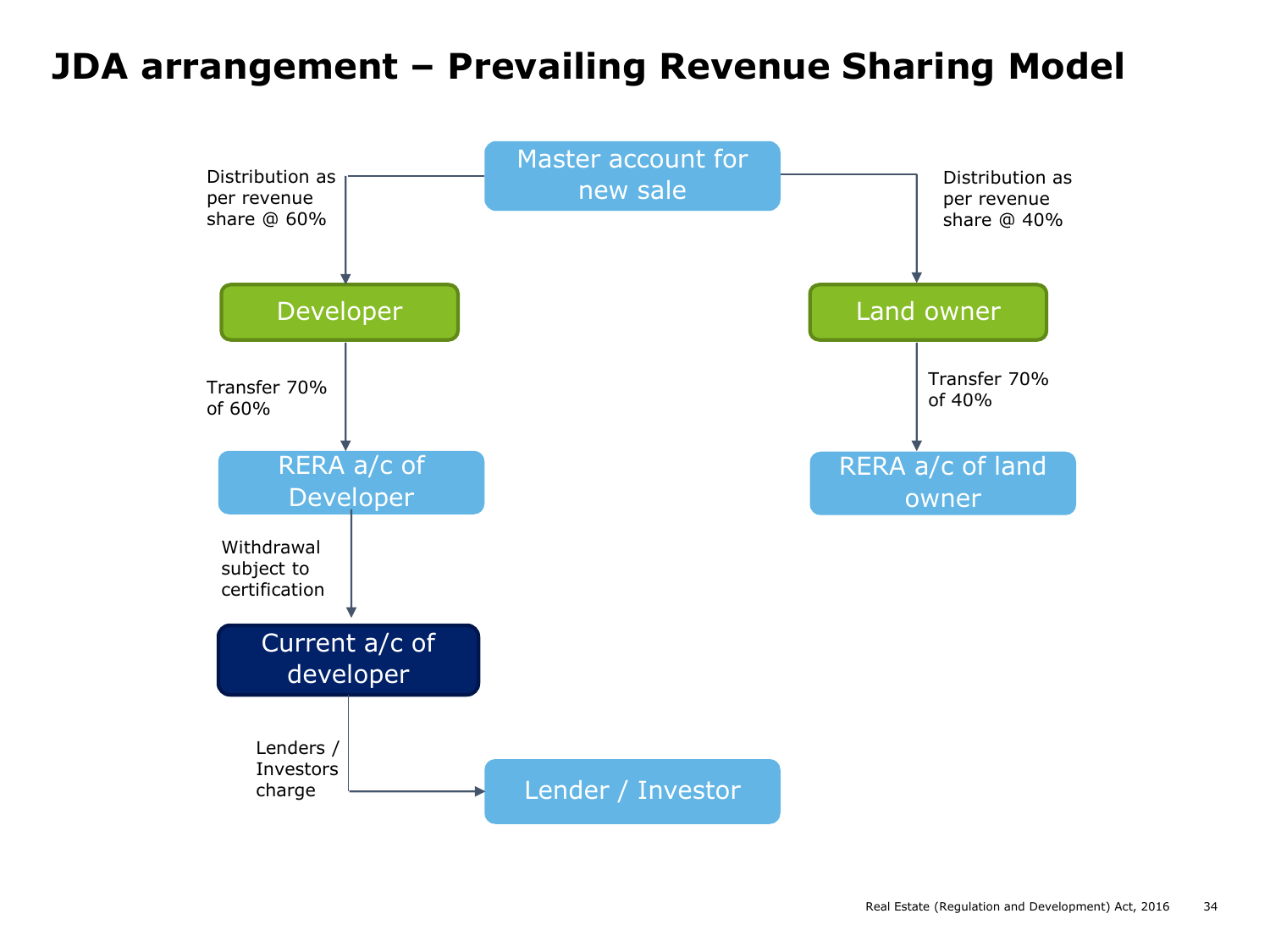## **Due Diligence – Acquirer / Investor Perspective**

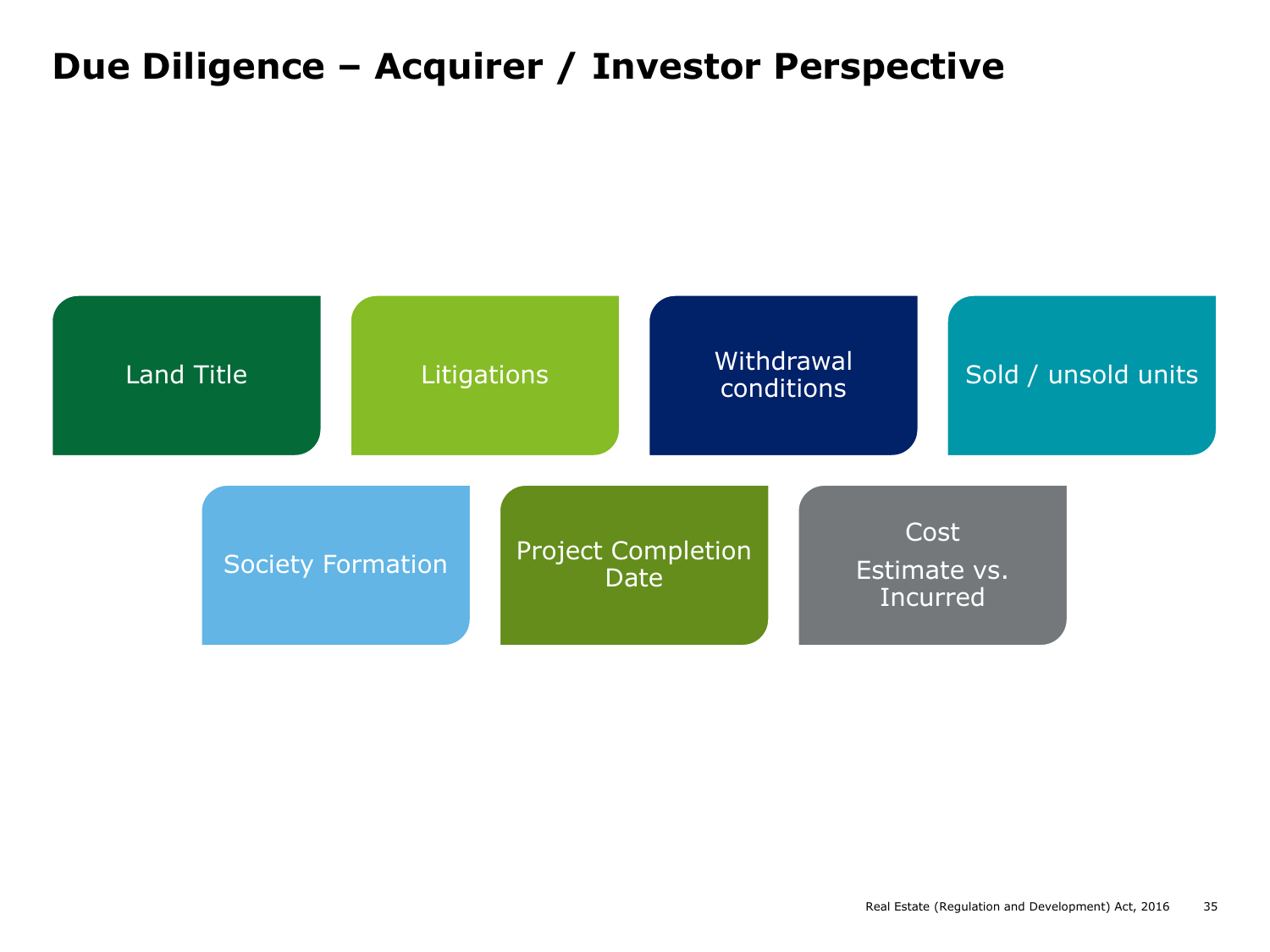## **Who is the "Promoter" – Open issues**



- 1. Can PE investor be treated as "Promoter" for the purpose of RERA?
- 2. In case of a JDA, where the Developer further sub-contracts the construction work – whether SPV, Developer or the Contractor is the "Promoter"?
	- a. What if the contractor is appointed post the registration with RERA?
	- b. Is the sub-contractors default right to be borne by the person delegating the work? What if SPV is the "Promoter" and delegation is done by the developer?
- 3. In case of JV whether either of the Landowner / Developer or the Investor would be treated as the "Promoter"?
- 4. There is a requirement that the "Promoter" to undertake that it has a legal title to the land. Thus, can only the land-owning SPV become the "Promoter"?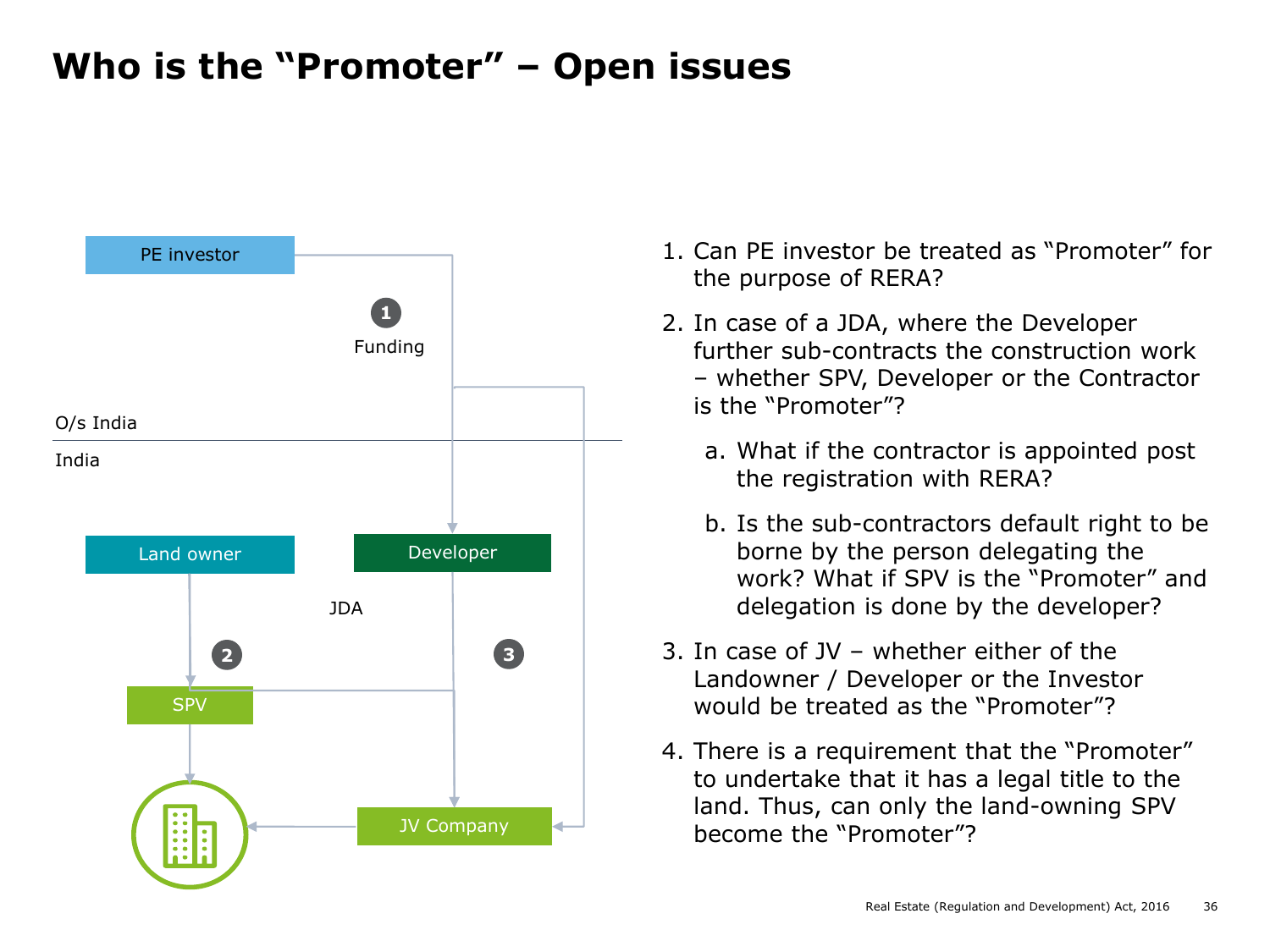#### **Consent of the allottees**



- 1. Would Developer 2 needs to obtain consent of allottees in the buildings 1 and 2 for developing / change in sanctioned plan of the remaining site?
- 2. What if there is an entitlement of additional FSI which is due to land of Phase I and Developer proposes to utilise the same in Phase – II. Would consent of allottees of Phase I would be required?

*The Act puts an obligation on a promoter to obtain consent of each allottee, if he wants to change the building plans for the phase that is registered. If a subsequent phase has not been registered, the promoter can change the plans of the subsequent phases without obtaining consent of the allottees from current/ ongoing phases. However, if the subsequent phases are also registered, consent of allottees, of the concerned phases, would be needed as mention in Section 14 of the Act.*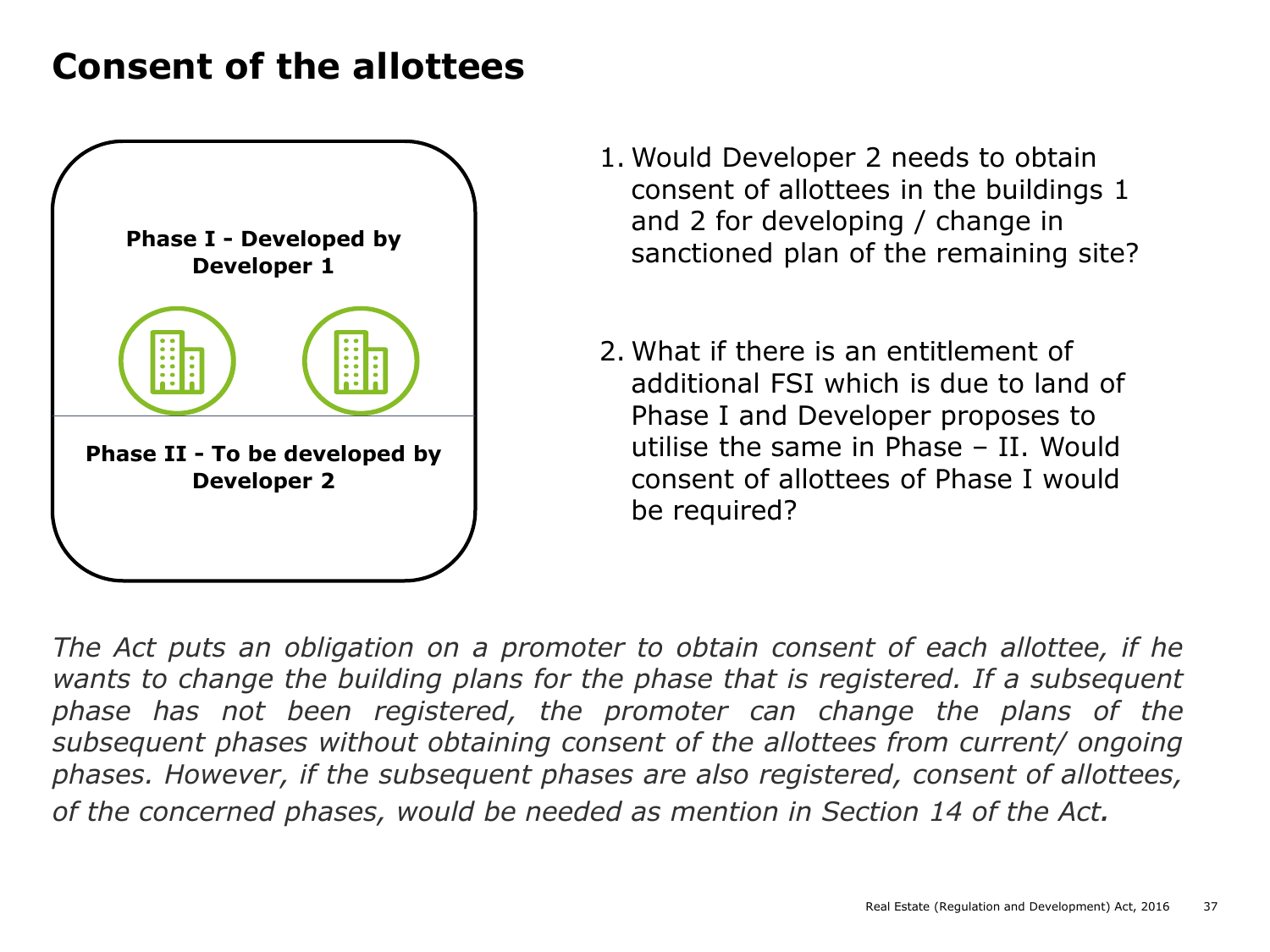### **Operational Transformation**



| <b>Awareness</b>                                                                    | <b>Change &amp;</b><br><b>Readiness</b>                               | <b>Discipline</b>                                                     | <b>Monitoring</b>                                                                                                  |
|-------------------------------------------------------------------------------------|-----------------------------------------------------------------------|-----------------------------------------------------------------------|--------------------------------------------------------------------------------------------------------------------|
| Identifying key<br>stakeholders<br>Impact Analysis,<br>Workshops and<br>discussions | Conducting health<br>check<br>Changes to ERP<br>Compliance<br>focused | Changes to<br>process<br>Co-ordinated<br>approach across<br>functions | Changes to control<br>$\bullet$<br>environment<br>MIS and score<br>$\bullet$<br>cards<br>Performance<br>Management |
|                                                                                     |                                                                       |                                                                       |                                                                                                                    |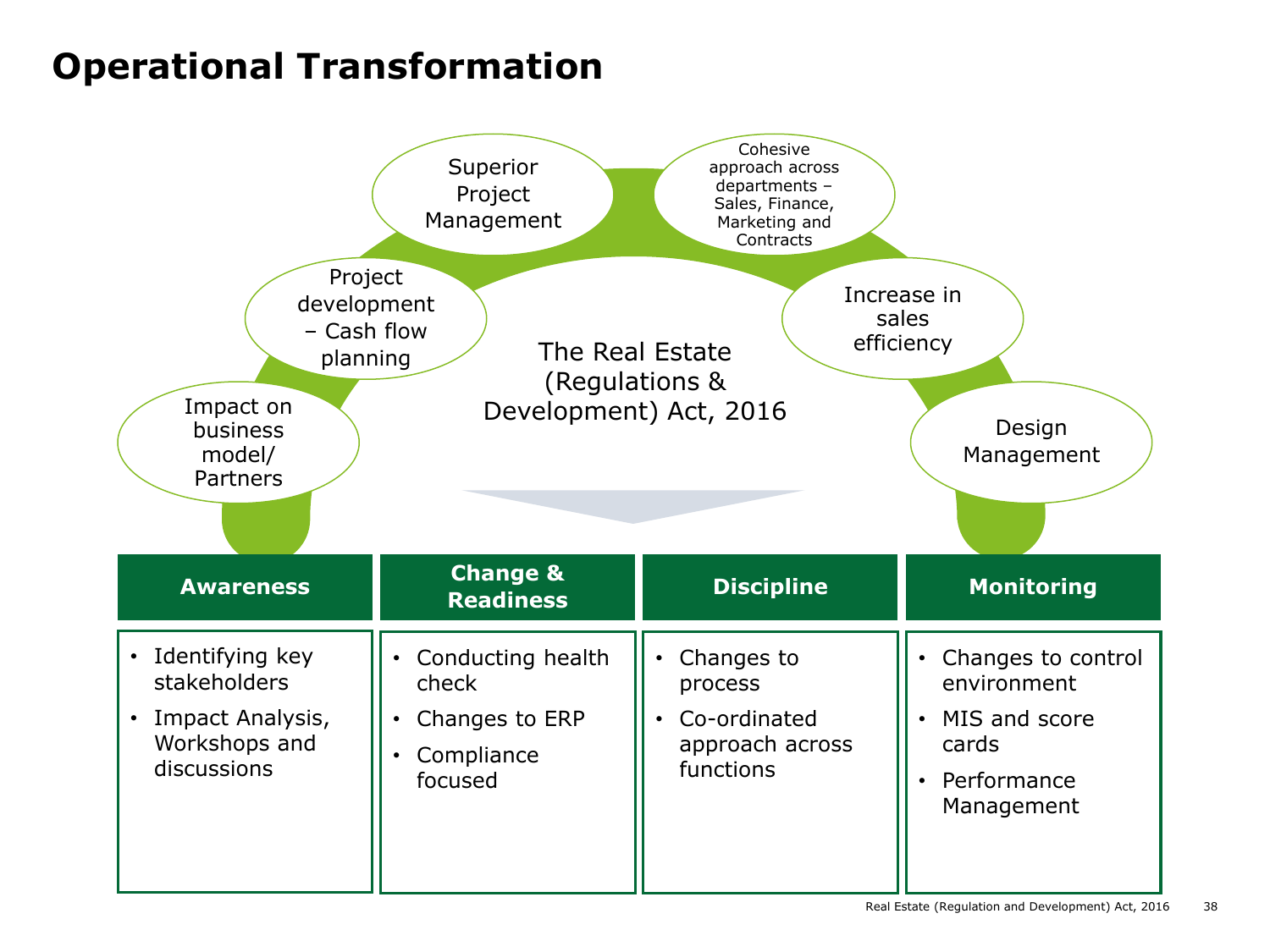### **Conclusions from the rulings of MahaRERA**

What you disclose at registration and uploaded on RERA website is what you should advertise, commit and sell

Disputes between contractors / suppliers / landowners are civil disputes and not to be taken before MahaRERA

Buildings that are completed and people staying (irrespective of OC) prior to April 2017 do not need to be registered

Prefer to settle matter amicably with complainant before taking the matter forward

Carefully draft agreement with customers, keep clauses for wilful default by customer, cancellation without promoter's default, refund of money only on execution of cancellation deed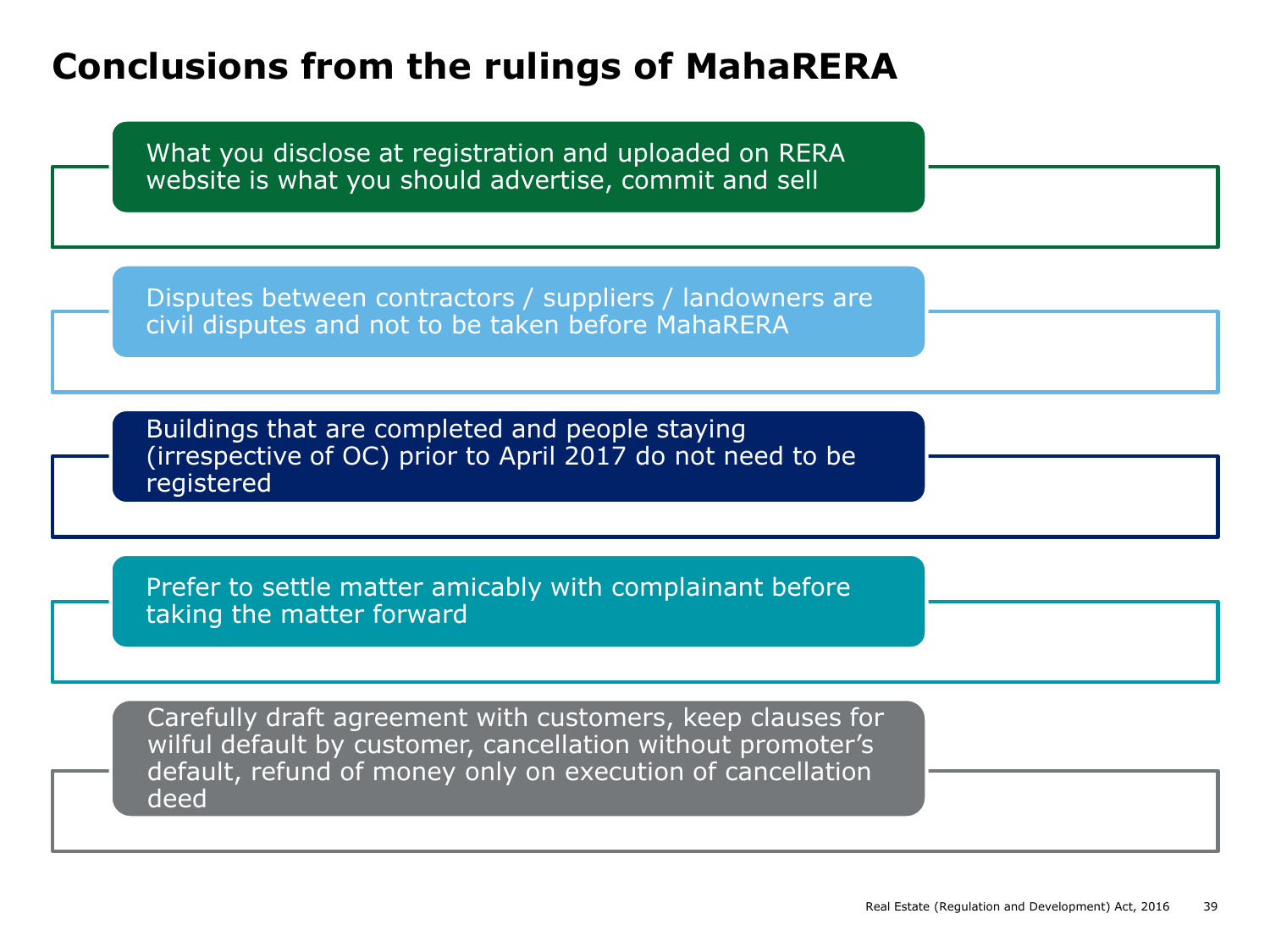### **Conclusions from the rulings of MahaRERA**

Development Agreements / JDA should have clauses about responsibility for RERA registration and co-operation by other party

Disclose all relevant information in the registration application

Possession date should be realistic

Disclose layout of the project on the land area which is already secured

Draft of the Agreement for sale to cover important clauses mentioned in the model RERA agreement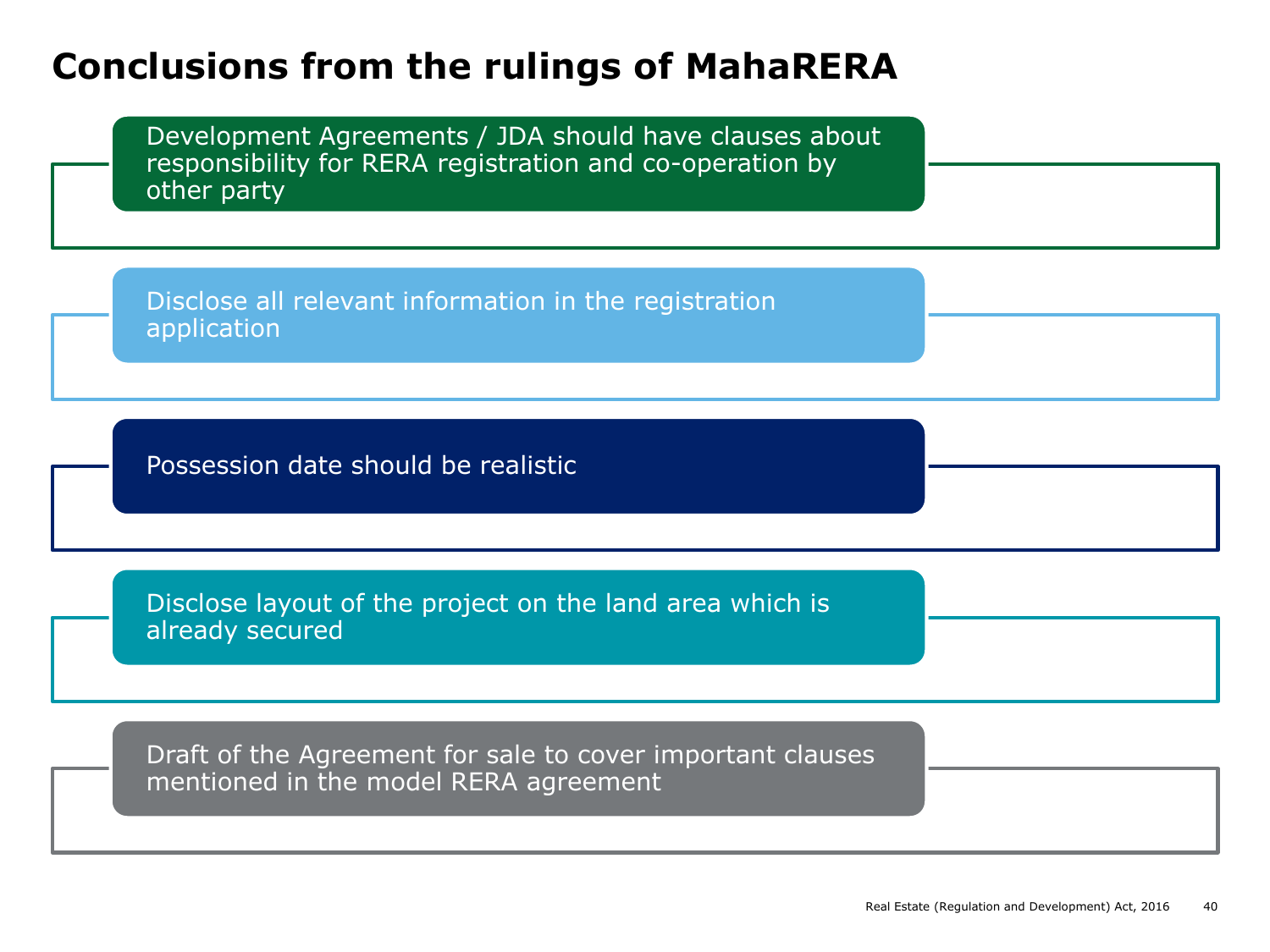# **Frequently Asked Questions (FAQs) - MahaRERA**

| Sr.<br>No. | <b>Questions</b>                                                                                                                                                                                                                                                                                                                           | <b>Solutions</b>                                                                                                                                                  |
|------------|--------------------------------------------------------------------------------------------------------------------------------------------------------------------------------------------------------------------------------------------------------------------------------------------------------------------------------------------|-------------------------------------------------------------------------------------------------------------------------------------------------------------------|
| 1.         | (a) In JOA project wherein land owners share of<br>revenue is say 40% & developers as 60%, the 70:30<br>maintainable will also be applicable for land owners<br>share?<br>(b) What if the developer has already obtained a<br>takeout funding?<br>(c) Cost of land includes premium & TDR payable<br>which may be misutilized by Developer | Such land owners are Co-<br>promoters. Their liabilities and<br>responsibilities have been<br>detailed in MahaRERA order<br>available on the<br>MahaRERA website. |
| 2.         | Whether one building's part can be registered in<br>phase<br>development? In such phase manner when society<br>can be formed?                                                                                                                                                                                                              | Phase is defined in the Rules.<br>Society has to be formed once<br>$51\%$ of<br>allottees have booked their<br>apartment in the phase.                            |
| 3.         | If a promoter has sold entire stock and there is<br>no receivable from any customer, in that case if<br>there is no completion certificate then does the<br>promoter have to register his project with<br><b>MahaRERA?</b>                                                                                                                 | No, if the building work is<br>complete and building is<br>occupied                                                                                               |
| 4.         | Open parking can't be sold as per RERA. How will<br>they be allotted to the customer?                                                                                                                                                                                                                                                      | The legal entity of the allottees<br>(society/association etc.) will<br>allot.                                                                                    |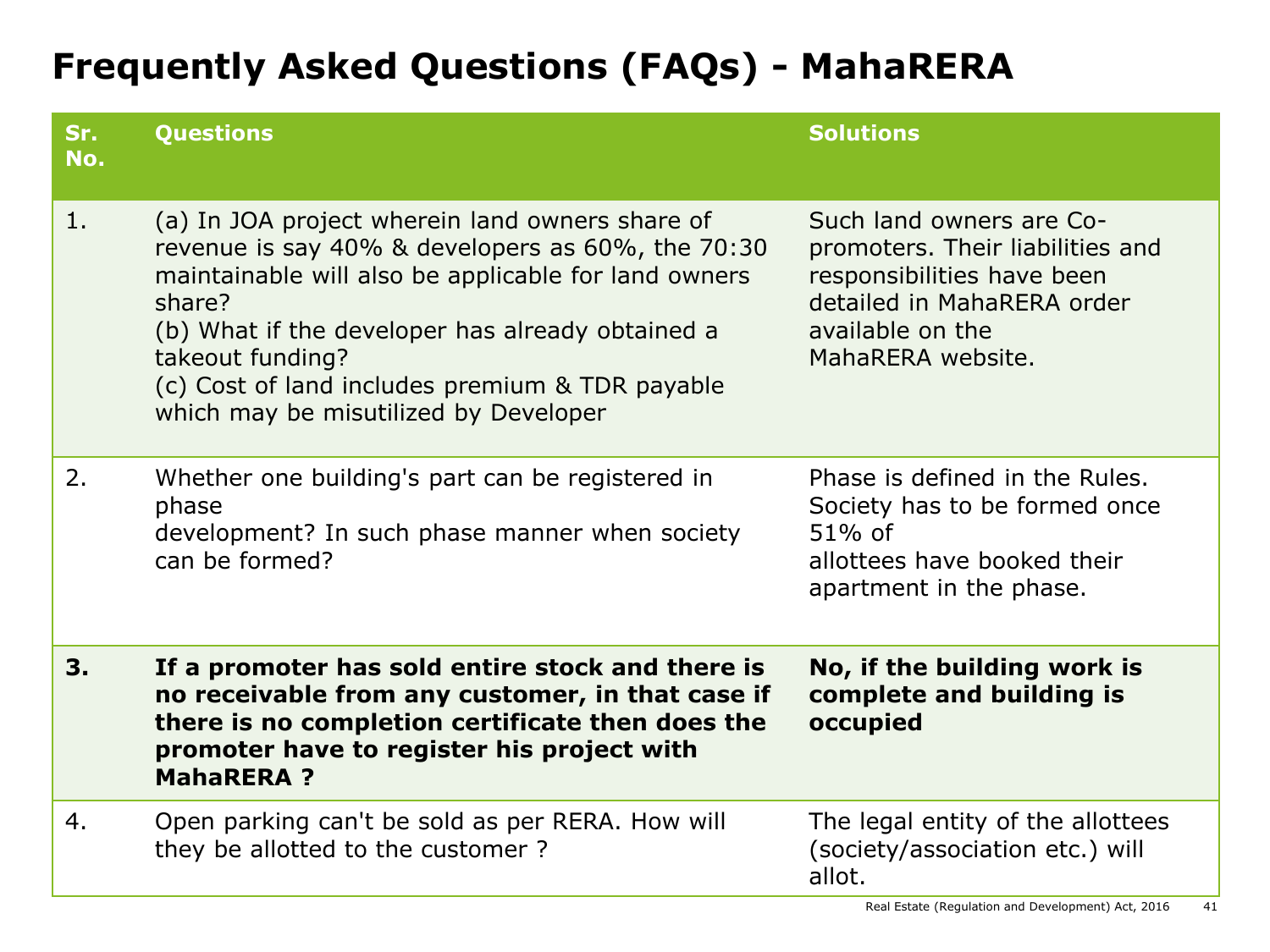# **Frequently Asked Questions (FAQs) - MahaRERA**

| Sr.<br>No. | <b>Questions</b>                                                                                                                                                                                                                                                                              | <b>Solutions</b>                                                                                                                                                                                                                                                                              |
|------------|-----------------------------------------------------------------------------------------------------------------------------------------------------------------------------------------------------------------------------------------------------------------------------------------------|-----------------------------------------------------------------------------------------------------------------------------------------------------------------------------------------------------------------------------------------------------------------------------------------------|
| 5.         | Does the term 'allottee' include secondary<br>sales?                                                                                                                                                                                                                                          | As per section 2(d) an allottee includes a<br>person who acquires the said 'apartment /<br>plot' through transfer or sale, but does<br>not include a person to whom such plot,<br>apartment is given on rent. The Act<br>doesn't include rental projects, lease /<br>leave and License deals. |
| 6.         | I want to register an Ongoing Project<br>comprising of one tower, wherein I have<br>received Part OC for the building. I want to<br>register only those floors for which OC has<br>not been registered as ongoing project. In<br>this case, what do I enter as land area for<br>these floors? | The land area on which the complete<br>project is being developed shall comprise<br>as land area for this project.                                                                                                                                                                            |
| 7.         | If project is mortgaged by developer but it is<br>not disclosed on website what is the solution?                                                                                                                                                                                              | Complaint can be filed by interested<br>person for incorrect disclosure and<br>violation of section 4 of the Act.                                                                                                                                                                             |
| 8.         | (a) In ongoing project the agreement with<br>purchaser after 1st May 2017 is to be<br>prepared as per MOFA OR RERA OR BOTH?<br>(b) If the buyer has already paid stamp duty<br>before 1.5.2017 and executed agreement<br>then under which Act is the agreement with<br>buyer?                 | Agreement entered prior to 1st May 2017<br>will be as per MoFA. All agreements post<br>1st May, 2017 have to be in accordance<br>with the model form of agreement of<br>MahaRERA.                                                                                                             |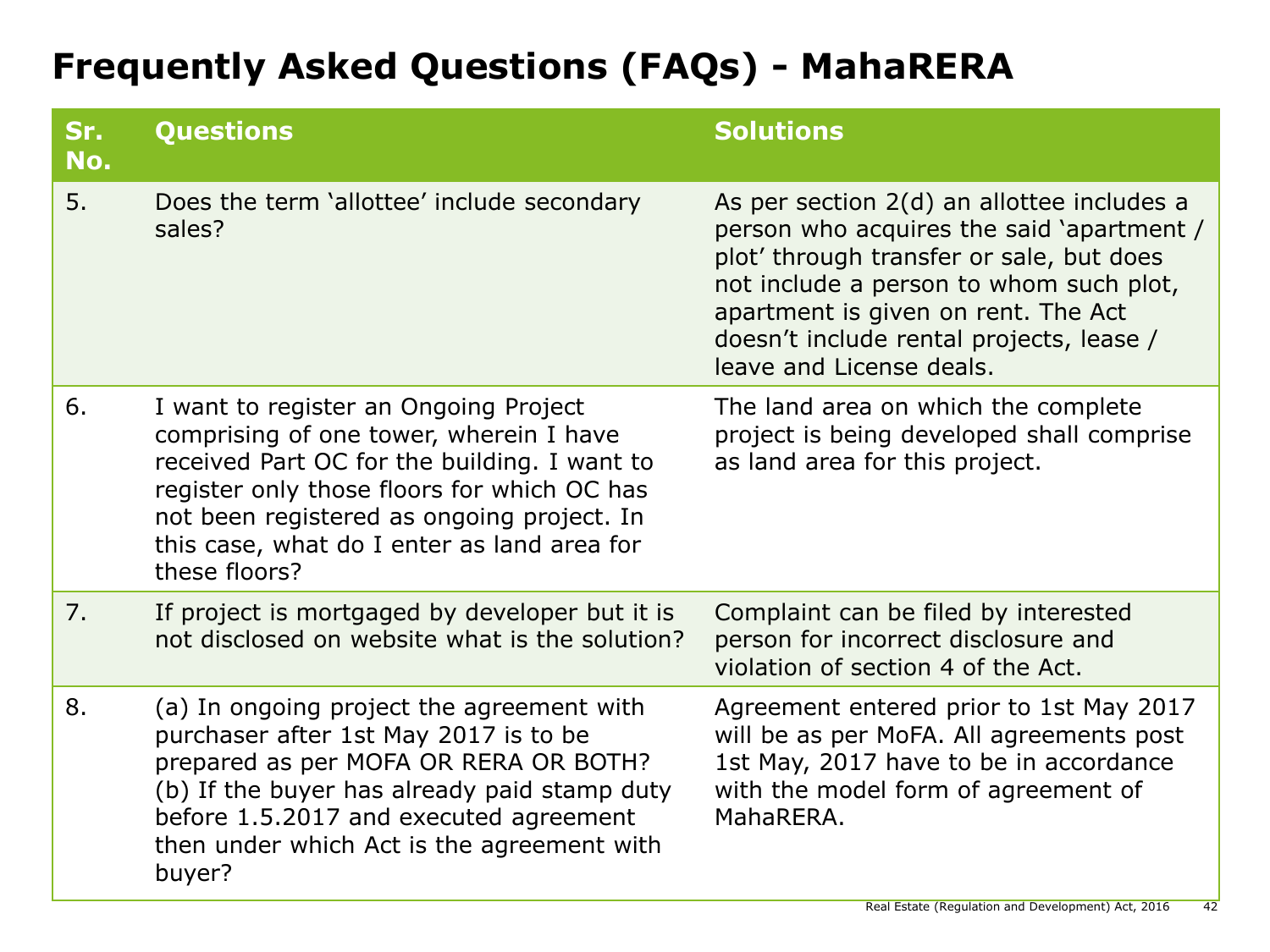# **Scope for Chartered Accountants under RERA**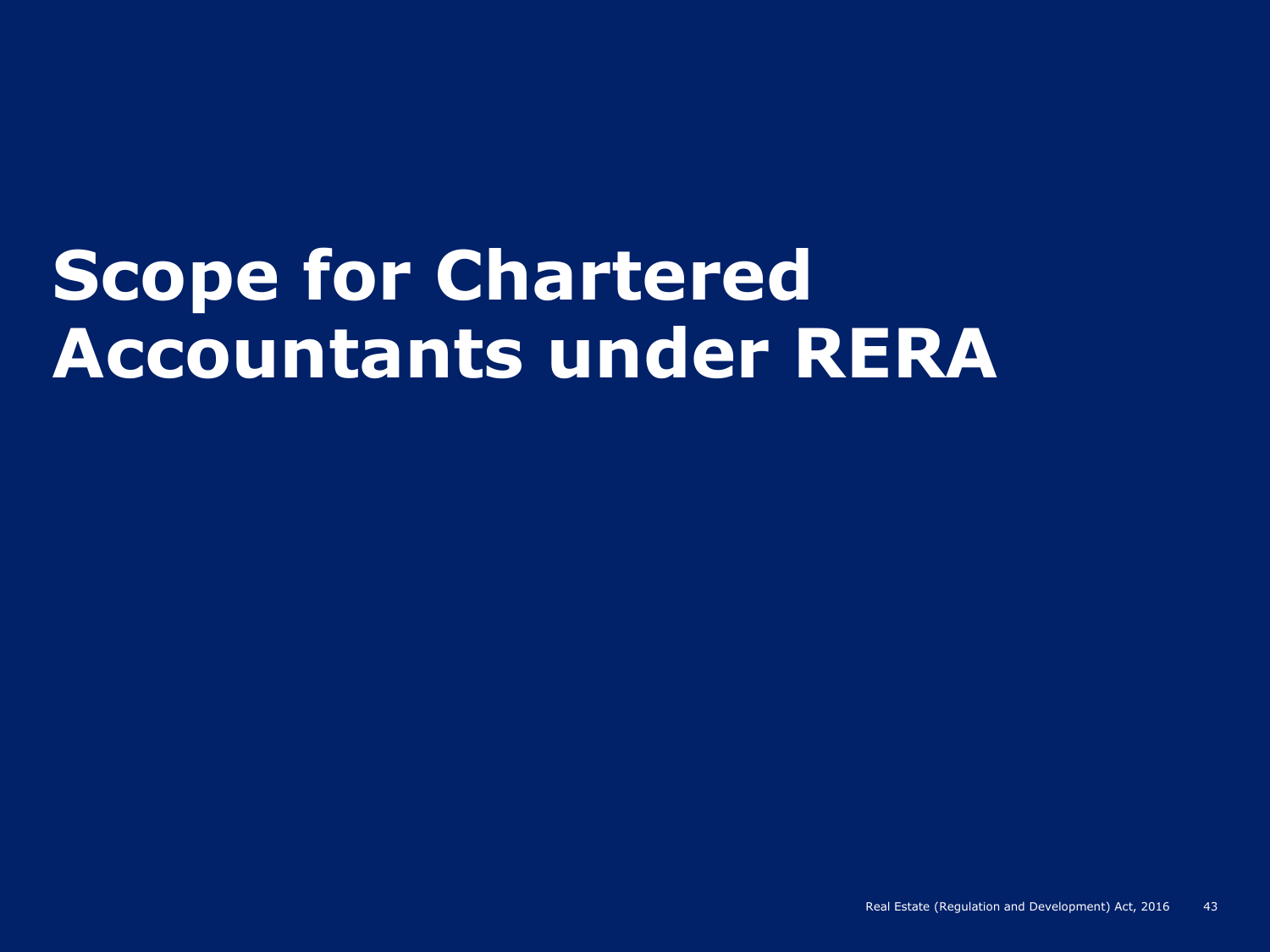### **Scope for Chartered Accountant**

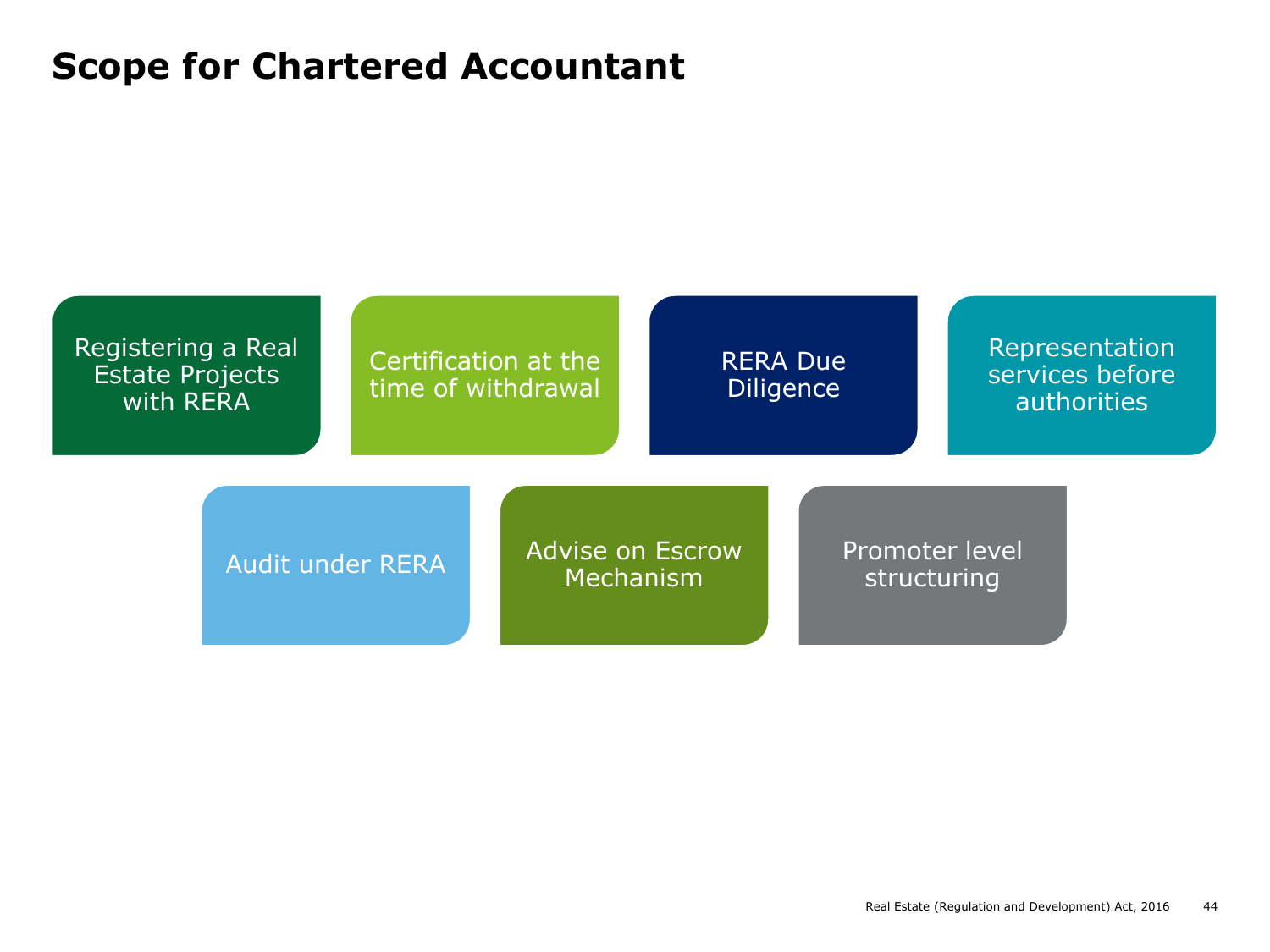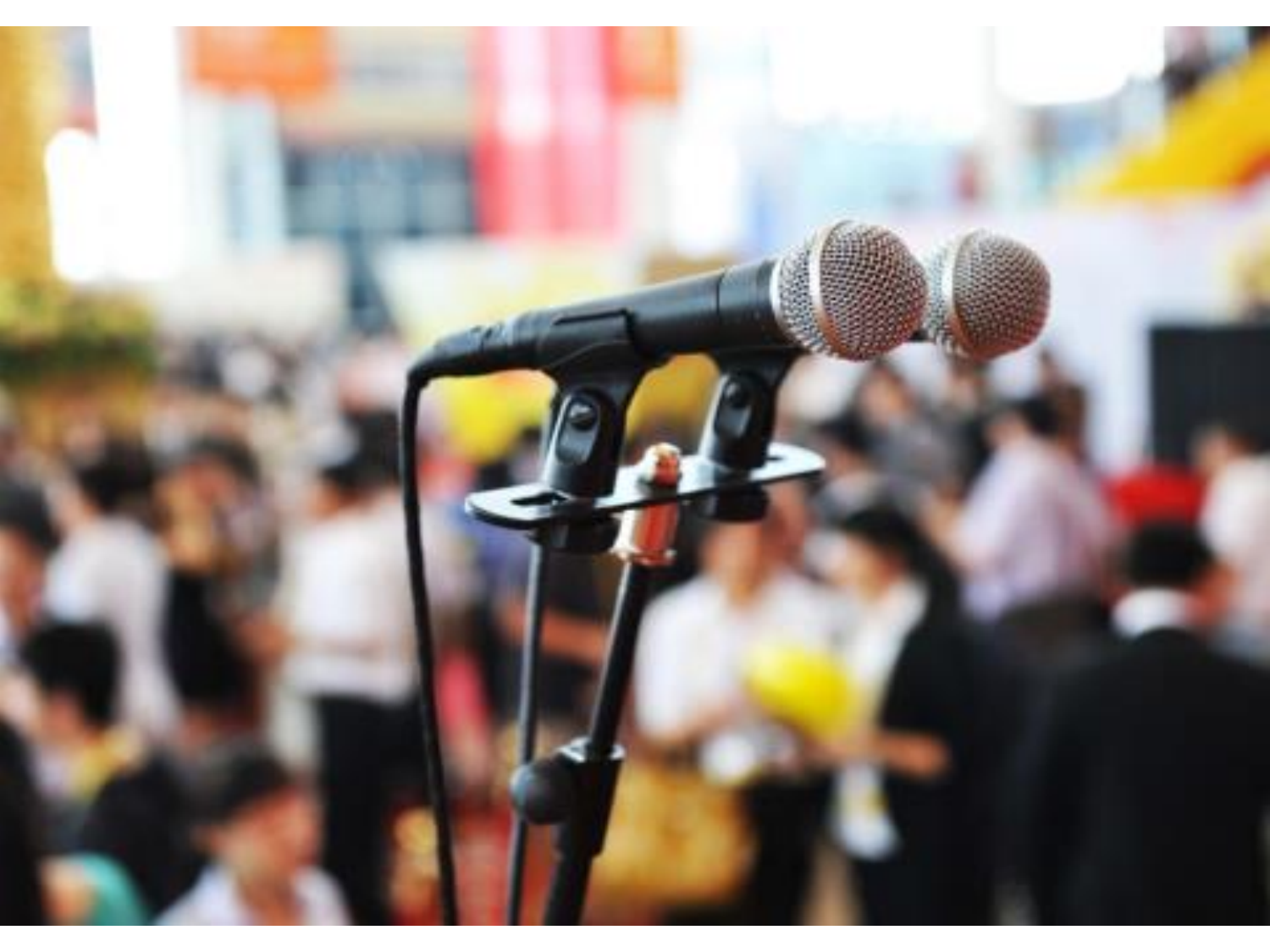

#### **Sameer Maniar** Mobile: +91 9820249602